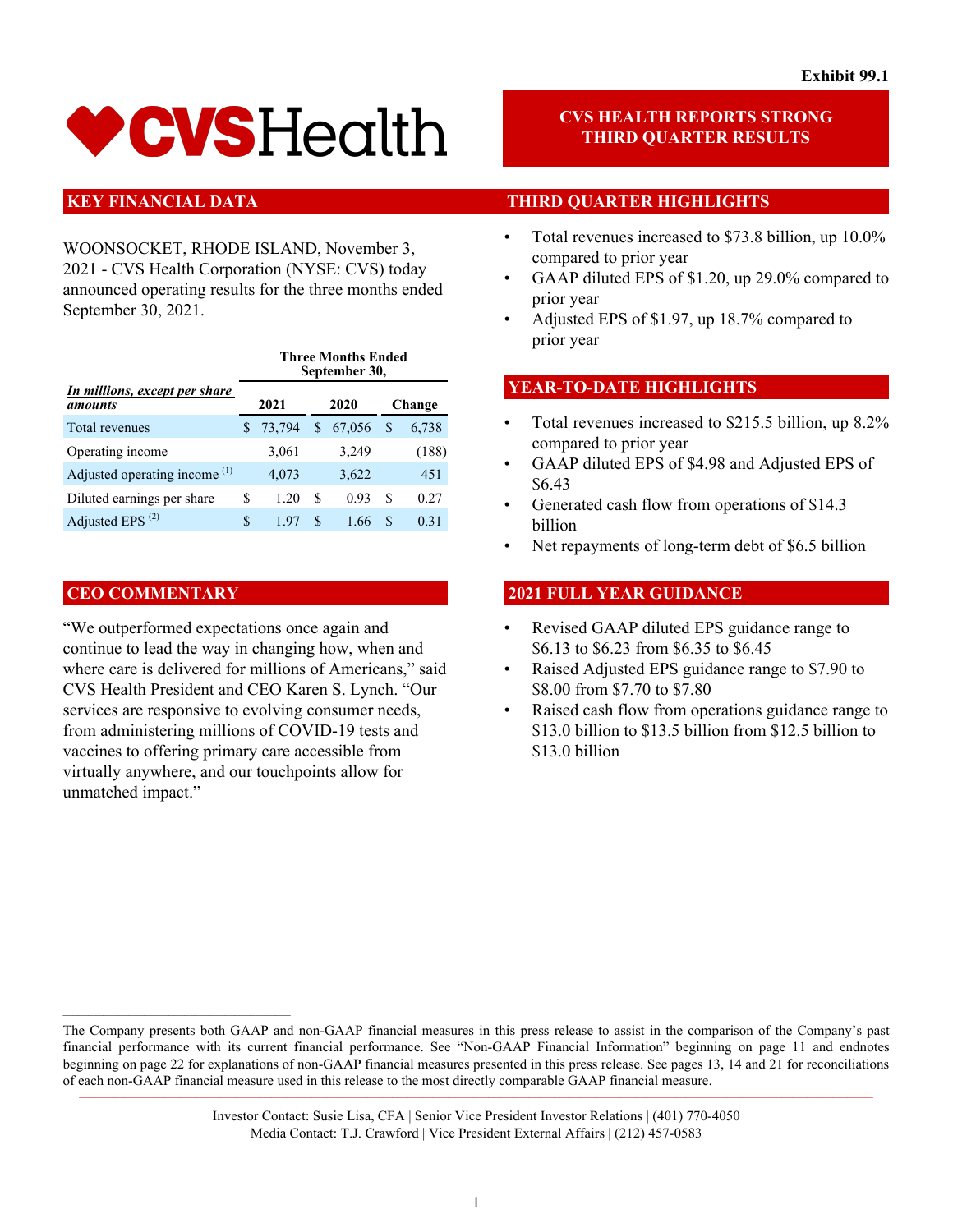## **Consolidated Third Quarter Results and Operational Highlights**

|                                            |               |          |               | <b>Three Months Ended</b><br>September 30, |               |        |      | <b>Nine Months Ended</b> | September 30, |           |          |        |
|--------------------------------------------|---------------|----------|---------------|--------------------------------------------|---------------|--------|------|--------------------------|---------------|-----------|----------|--------|
| In millions, except per share amounts      |               | 2021     |               | 2020                                       |               | Change | 2021 |                          | 2020          |           |          | Change |
| Total revenues                             |               | \$73,794 | S             | 67,056                                     | S             | 6,738  |      | \$215,507                |               | \$199,152 |          | 16,355 |
| Operating income                           |               | 3,061    |               | 3,249                                      |               | (188)  |      | 10,964                   |               | 11,387    |          | (423)  |
| Adjusted operating income <sup>(1)</sup>   |               | 4,073    |               | 3,622                                      |               | 451    |      | 13,165                   |               | 13,063    |          | 102    |
| Net income                                 |               | 1,587    |               | 1,219                                      |               | 368    |      | 6,602                    |               | 6,217     |          | 385    |
| Diluted earnings per share                 | \$.           | .20      | <sup>\$</sup> | 0.93                                       | <sup>\$</sup> | 0.27   | S    | 4.98                     | <b>S</b>      | 4.72      | <b>S</b> | 0.26   |
| Adjusted EPS $^{(2)}$                      | <sup>\$</sup> | 1.97     | S             | 1.66                                       | S             | 0.31   | S    | 6.43                     |               | 6.21      | S        | 0.22   |
| Enterprise prescriptions <sup>(3)(4)</sup> |               | 777 7    |               | 727.7                                      |               | 50.0   |      | 2,290.3                  |               | 2,164.6   |          | 125.7  |

## **Operating Results**

For the three months ended September 30, 2021 compared to the prior year:

- Total revenues increased 10.0% driven by growth across all segments.
- Operating income decreased 5.8% primarily due to a \$431 million goodwill impairment charge associated with the long-term care ("LTC") business in the Retail/LTC segment ("LTC goodwill impairment") recorded in the three months ended September 30, 2021 and the absence of a \$271 million gain on the sale of the Coventry Health Care Workers' Compensation business ("Workers' Compensation business") recorded in the three months ended September 30, 2020. The decrease was partially offset by the increase in adjusted operating income described below.
- Adjusted operating income increased 12.5% primarily due to the administration of COVID-19 vaccinations and diagnostic testing and increased front store volume in the Retail/LTC segment, as well as improved purchasing economics and growth in specialty pharmacy in the Pharmacy Services segment.
- Interest expense decreased \$129 million, or 17.6%, due to lower debt in the three months ended September 30, 2021.
- The effective income tax rate decreased to 26.0% compared to 32.5% primarily due to the absence of the impact of the sale of the Workers' Compensation business in the three months ended September 30, 2020 and the repeal of the non-deductible health insurer fee ("HIF") for 2021.

# **Other Highlights**

- Paid down a net of \$1.1 billion of long-term debt, while returning \$659 million to shareholders through dividends during the three months ended September 30, 2021. Since the close of the acquisition of Aetna Inc. in November 2018, the Company has repaid a net of \$18.7 billion of long-term debt.
- Administered more than 8 million COVID-19 tests and more than 11 million COVID-19 vaccines nationwide in the third quarter. The Company maintains a strong commitment to vaccine and testing equity and continues to optimize site locations and targeted outreach initiatives to reach vulnerable populations.
- Launched Aetna Virtual Primary Care, a first-of-its-kind health care solution that reimagines the primary care experience and makes it easier for people to get the services they need, anytime, anywhere. The virtual offering is augmented by access to in-person visits, including at MinuteClinic<sup>®</sup> and HealthHUB<sup>®</sup> locations.
- Hosted a one-day national career event to fill up to 25,000 clinical and retail jobs. The new pharmacists, pharmacy technicians and nurses are aiding the Company during the busy fall and winter months by administering flu and COVID-19 vaccinations and providing COVID-19 testing.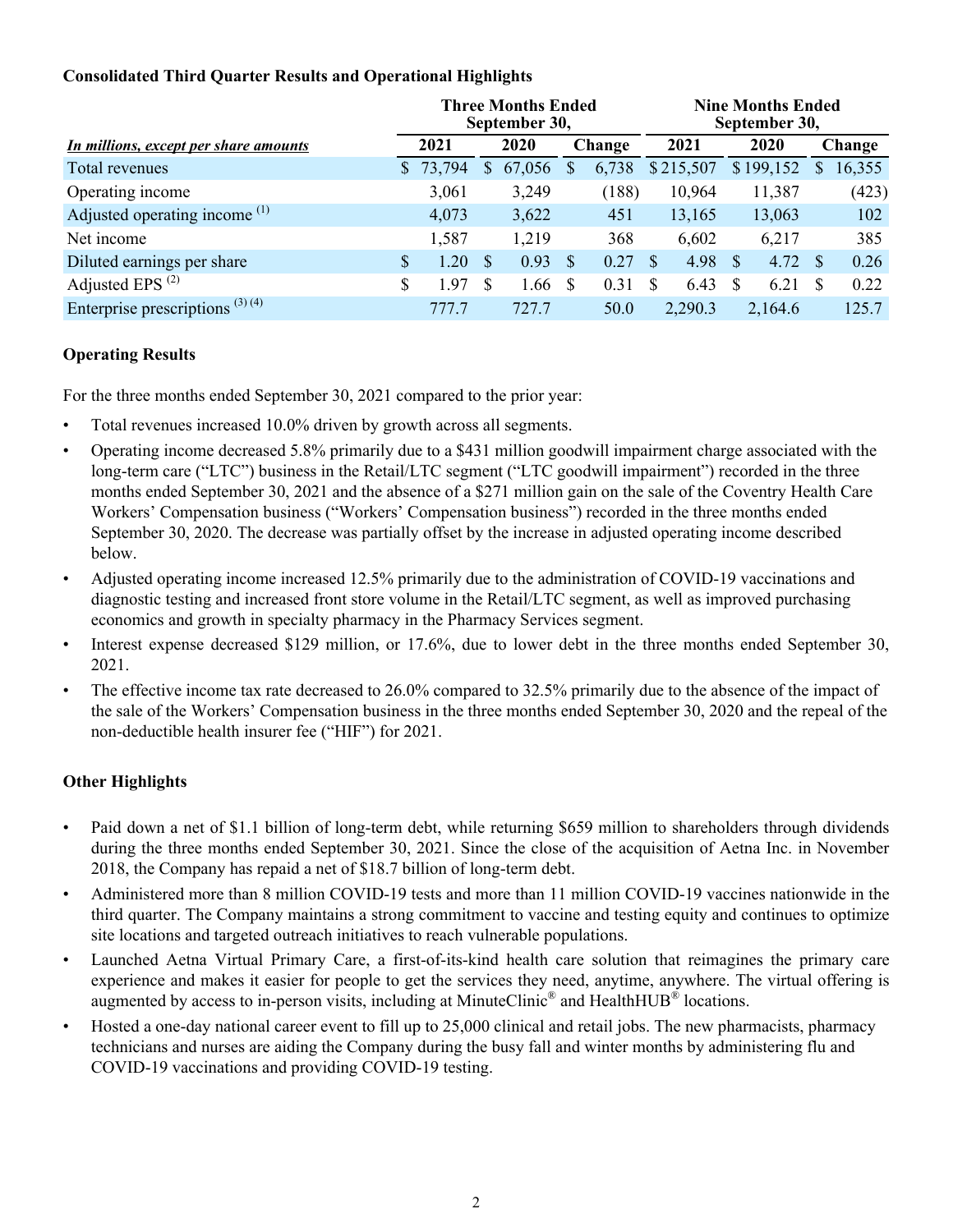## **Health Care Benefits Segment**

The Health Care Benefits segment offers a full range of insured and self-insured ("ASC") medical, pharmacy, dental and behavioral health products and services. The segment results for the three and nine months ended September 30, 2021 and 2020 were as follows:

|                                          |          | <b>Three Months Ended</b><br>September 30, |                       | <b>Nine Months Ended</b><br>September 30, |          |          |  |  |
|------------------------------------------|----------|--------------------------------------------|-----------------------|-------------------------------------------|----------|----------|--|--|
| In millions, except percentages          | 2021     | 2020                                       | Change                | 2021                                      | 2020     | Change   |  |  |
| Total revenues                           | \$20,479 | \$18,698                                   | 1,781<br>$\mathbb{S}$ | \$61,487                                  | \$56,364 | 5,123    |  |  |
| Adjusted operating income <sup>(1)</sup> | 1,106    | 1,080                                      | 26                    | 4,502                                     | 6,035    | (1, 533) |  |  |
| Medical benefit ratio ("MBR") $(5)$      | 85.8 %   | 84.0 $\%$                                  | $1.8 \%$              | 84.4%                                     | 78.9 %   | 5.5 $\%$ |  |  |
| Medical membership $^{(6)}$              |          |                                            |                       | 23.7                                      | 23.3     | 0.4      |  |  |

- Total revenues increased 9.5% for the three months ended September 30, 2021 compared to the prior year primarily driven by growth in the Government Services business, partially offset by the unfavorable impact of the repeal of the HIF for 2021.
- Adjusted operating income increased 2.4% for the three months ended September 30, 2021 compared to the prior year. The increase in adjusted operating income was primarily driven by improved performance in the underlying Government Services business, largely offset by higher COVID-19 related costs, net of deferred care, in the three months ended September 30, 2021 compared to the prior year.
- The MBR increased from 84.0% to 85.8% in the three months ended September 30, 2021 compared to the prior year primarily driven by higher COVID-19 related costs, net of deferred care, and the repeal of the HIF for 2021. These increases were partially offset by higher favorable development of prior-periods' health care cost estimates in the three months ended September 30, 2021 compared to the prior year.
- Medical membership as of September 30, 2021 of 23.7 million increased 187,000 members compared with June 30, 2021, reflecting increases across all product lines.
- The segment experienced favorable development of prior-periods' health care cost estimates in its Commercial and Government Services businesses during the three months ended September 30, 2021, primarily attributable to second quarter 2021 performance.
- Prior years' health care costs payable estimates developed favorably by \$771 million during the nine months ended September 30, 2021. This development is reported on a basis consistent with the prior years' development reported in the health care costs payable table in the Company's annual audited financial statements and does not directly correspond to an increase in 2021 operating results.

See the supplemental information on page 16 for additional information regarding the performance of the Health Care Benefits segment.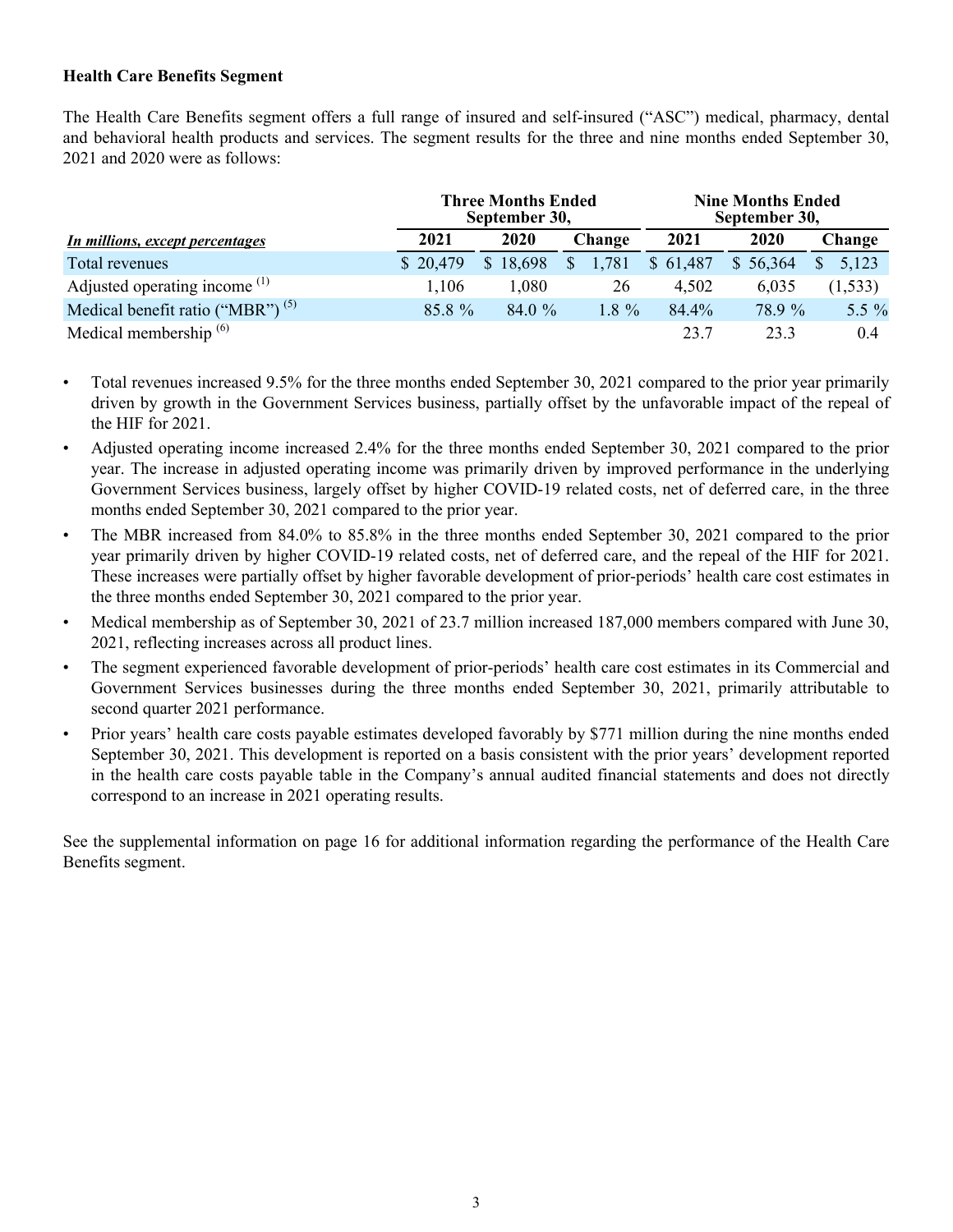## **Pharmacy Services Segment**

The Pharmacy Services segment provides a full range of pharmacy benefit management solutions to employers, health plans, government employee groups and government sponsored programs. The segment results for the three and nine months ended September 30, 2021 and 2020 were as follows:

|                                          |          | <b>Three Months Ended</b><br>September 30, |        | <b>Nine Months Ended</b><br>September 30, |           |        |  |  |
|------------------------------------------|----------|--------------------------------------------|--------|-------------------------------------------|-----------|--------|--|--|
| In millions                              | 2021     | 2020                                       | Change | 2021                                      | 2020      | Change |  |  |
| Total revenues                           | \$39,046 | 35,711                                     | 3,335  | \$113,681                                 | \$105,583 | 8,098  |  |  |
| Adjusted operating income <sup>(1)</sup> | 1,773    | 1,619                                      | 154    | 5.035                                     | 4,127     | 908    |  |  |
| Total pharmacy claims processed $(4)(7)$ | 564.4    | 528.2                                      | 36.2   | 1,662.5                                   | 1,575.0   | 87.5   |  |  |
| Pharmacy network <sup>(8)</sup>          | 481.1    | 447.7                                      | 33.4   | 1,415.8                                   | 1,333.9   | 81.9   |  |  |
| Mail choice $(9)$                        | 83.3     | 80.5                                       | 2.8    | 246.7                                     | 241.1     | 5.6    |  |  |

• Total revenues increased 9.3% for the three months ended September 30, 2021 compared to the prior year primarily driven by increased pharmacy claims volume, growth in specialty pharmacy and brand inflation, partially offset by continued price compression.

- Adjusted operating income increased 9.5% for the three months ended September 30, 2021 compared to the prior year primarily driven by improved purchasing economics which reflected increased contributions from the products and services of the Company's group purchasing organization and specialty pharmacy (including pharmacy and/or administrative services for providers and 340B covered entities). These increases were partially offset by continued price compression.
- Total pharmacy claims processed increased 6.9% on a 30-day equivalent basis for the three months ended September 30, 2021 compared to the prior year. The increase was primarily driven by net new business, COVID-19 vaccinations and increased new therapy prescriptions, which were adversely impacted by the COVID-19 pandemic during the three months ended September 30, 2020. Excluding the impact of COVID-19 vaccinations, total pharmacy claims processed increased 5.3% on a 30-day equivalent basis for the three months ended September 30, 2021 compared to the prior year.

See the supplemental information on page 18 for additional information regarding the performance of the Pharmacy Services segment.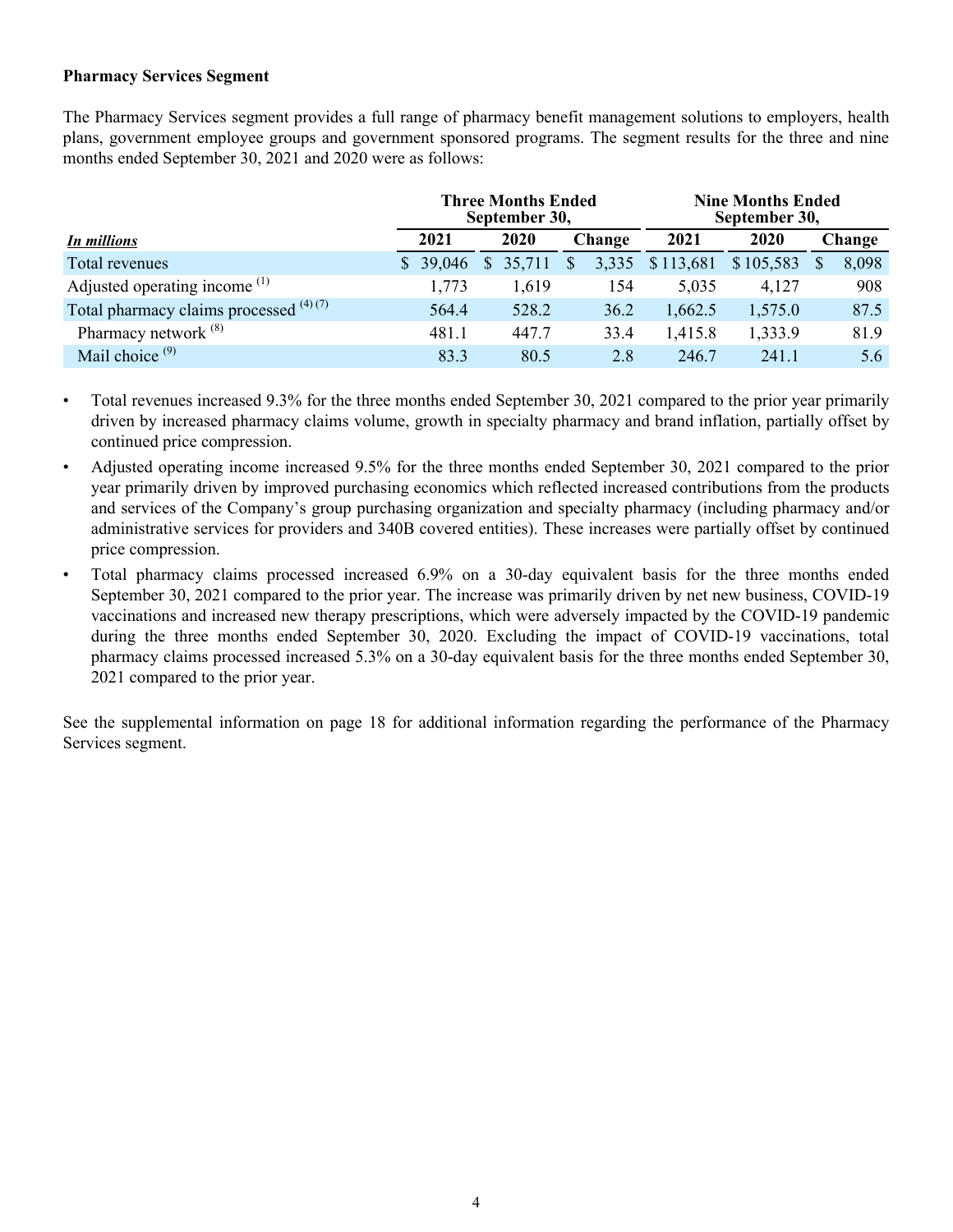#### **Retail/LTC Segment**

The Retail/LTC segment fulfills prescriptions for medications, provides patient care programs, sells a wide assortment of health and wellness products and general merchandise, provides health care services through walk-in medical clinics, provides medical diagnostic testing, administers vaccinations and provides pharmacy services to long-term care facilities. The segment results for the three and nine months ended September 30, 2021 and 2020 were as follows:

|                                          |          | <b>Three Months Ended</b><br>September 30, |        | <b>Nine Months Ended</b><br>September 30, |                     |        |  |  |  |
|------------------------------------------|----------|--------------------------------------------|--------|-------------------------------------------|---------------------|--------|--|--|--|
| <b>In millions</b>                       | 2021     | 2020                                       | Change | 2021                                      | 2020                | Change |  |  |  |
| Total revenues                           | \$24.992 | $$22,725$ \$                               | 2,267  |                                           | $$72,994$ $$67,136$ | 5,858  |  |  |  |
| Adjusted operating income <sup>(1)</sup> | 1.723    | 1.412                                      | 311    | 5.166                                     | 4.371               | 795    |  |  |  |
| Prescriptions filled $(4)(7)$            | 398.0    | 368.4                                      | 29.6   | 1,167.8                                   | 1,088.9             | 78.9   |  |  |  |

- Total revenues increased 10.0% for the three months ended September 30, 2021 compared to the prior year primarily driven by the administration of COVID-19 vaccinations and diagnostic testing, increased prescription and front store volume, both of which were adversely impacted by the COVID-19 pandemic during the three months ended September 30, 2020, as well as brand inflation. These increases were partially offset by continued pharmacy reimbursement pressure and the impact of recent generic introductions. COVID-19 vaccinations, diagnostic testing and over-the-counter ("OTC") test kit sales contributed approximately 40% of the increase in the segment's revenues for the three months ended September 30, 2021 compared to the prior year, as the prior year reflected the ongoing expansion of the Company's diagnostic testing program which began in April 2020 and no COVID-19 vaccinations or OTC test kit sales.
- *•* Adjusted operating income increased 22.0% for the three months ended September 30, 2021 compared to the prior year primarily driven by COVID-19 vaccinations and diagnostic testing, the increased prescription and front store volume described above and improved generic drug purchasing. These increases were partially offset by continued pharmacy reimbursement pressure and increased investments in the segment's capabilities and colleague compensation and benefits. COVID-19 vaccinations, diagnostic testing and OTC test kit sales contributed approximately one-third of the segment's adjusted operating income for the three months ended September 30, 2021.
- Prescriptions filled increased 8.0% on a 30-day equivalent basis for the three months ended September 30, 2021 compared to the prior year primarily driven by COVID-19 vaccinations, as well as the continued adoption of patient care programs and increased new therapy prescriptions, both of which were adversely impacted by the COVID-19 pandemic during the three months ended September 30, 2020. Excluding the impact of COVID-19 vaccinations, prescriptions filled increased 4.9% on a 30-day equivalent basis for the three months ended September 30, 2021 compared to the prior year.

See the supplemental information on page 19 for additional information regarding the performance of the Retail/LTC segment.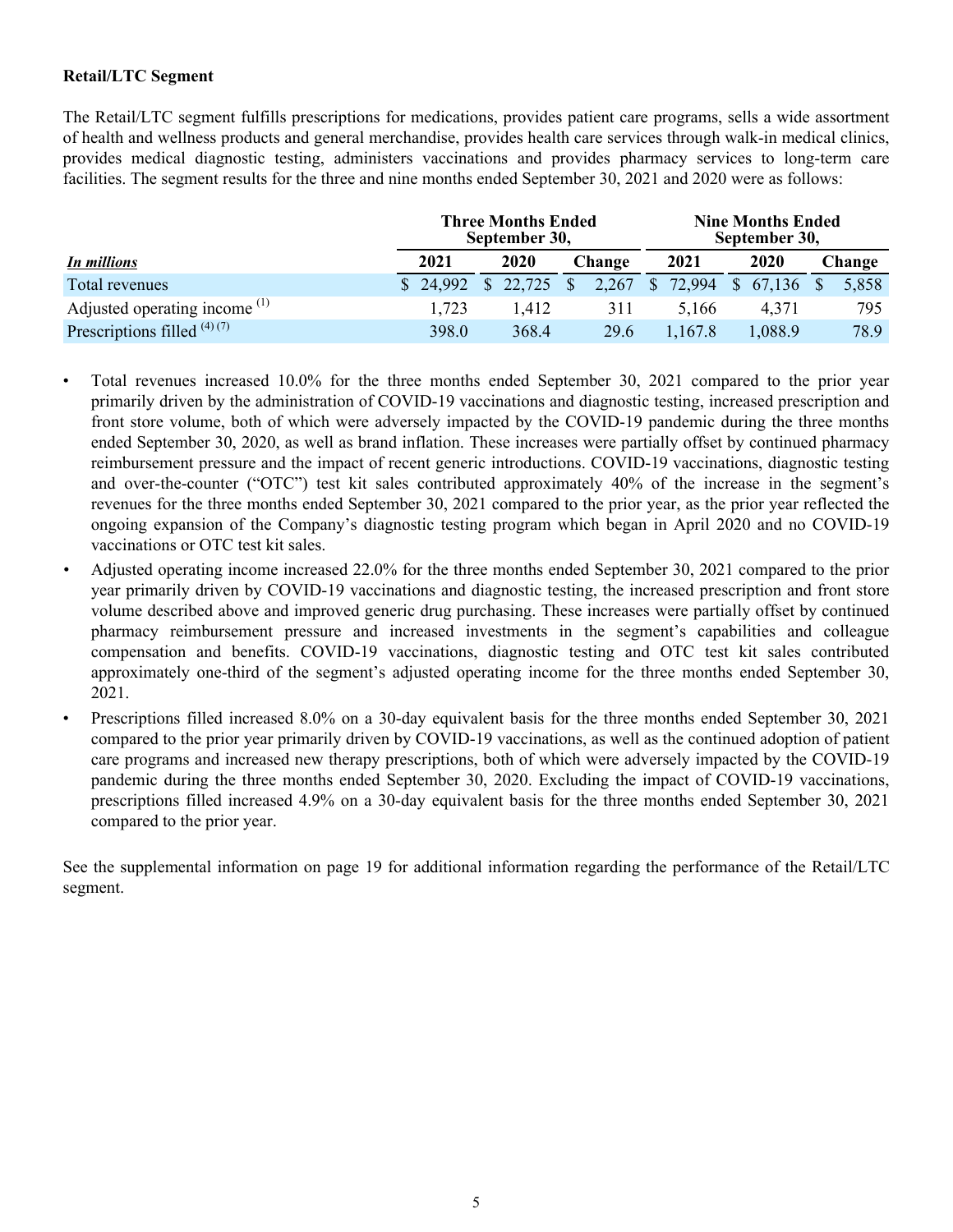## **2021 Full Year Guidance**

The Company revised its full year 2021 GAAP diluted EPS guidance range to \$6.13 to \$6.23 from \$6.35 to \$6.45, raised its full year 2021 Adjusted EPS guidance range to \$7.90 to \$8.00 from \$7.70 to \$7.80 and raised its full year 2021 cash flow from operations guidance range to \$13.0 billion to \$13.5 billion from \$12.5 billion to \$13.0 billion.

The adjustments between GAAP diluted EPS and Adjusted EPS include, as applicable, adding back amortization of intangible assets, integration costs related to the Company's acquisition (the "Aetna Acquisition") of Aetna Inc. ("Aetna"), the LTC goodwill impairment, an acquisition purchase price adjustment outside of the acquisition accounting measurement period and a loss on early extinguishment of debt.

#### **Teleconference and Webcast**

The Company will be holding a conference call today for investors at 8:00 a.m. (Eastern Time) to discuss its third quarter results. An audio webcast of the call will be broadcast simultaneously for all interested parties through the Investor Relations section of the CVS Health website at <http://investors.cvshealth.com>. This webcast will be archived and available on the website for a one-year period following the conference call.

In addition, on November 10, 2021, CVS Health's Executive Vice President and Chief Financial Officer, Shawn Guertin, will participate in a fireside chat with investors at the 30th Annual Credit Suisse Healthcare Conference at approximately 8:00 a.m. (Eastern Time).

## **About CVS Health**

CVS Health is the leading health solutions company, delivering care like no one else can. We reach more people and improve the health of communities across America through our local presence, digital channels and our over 300,000 dedicated colleagues – including more than 40,000 physicians, pharmacists, nurses, and nurse practitioners. Wherever and whenever people need us, we help them with their health – whether that's managing chronic diseases, staying compliant with their medications, or accessing affordable health and wellness services in the most convenient ways. We help people navigate the health care system – and their personal health care – by improving access, lowering costs and being a trusted partner for every meaningful moment of health. And we do it all with heart, each and every day. Learn more at [www.cvshealth.com](http://www.cvshealth.com).

#### **Cautionary Statement Concerning Forward-Looking Statements**

The Private Securities Litigation Reform Act of 1995 provides a safe harbor for forward-looking statements made by or on behalf of CVS Health Corporation. Statements in this press release that are forward-looking include, but are not limited to, Ms. Lynch's quotation, the information under the heading "2021 Full Year Guidance" and the information included in the endnotes and reconciliations. By their nature, all forward-looking statements are not guarantees of future performance or results and are subject to risks and uncertainties that are difficult to predict and/ or quantify. Actual results may differ materially from those contemplated by the forward-looking statements for a number of reasons as described in our Securities and Exchange Commission ("SEC") filings, including those set forth in the Risk Factors section and under the heading "Cautionary Statement Concerning Forward-Looking Statements" in our most recently filed Annual Report on Form 10-K and our Quarterly Report on Form 10-Q for the quarterly period ended September 30, 2021.

You are cautioned not to place undue reliance on CVS Health's forward-looking statements. CVS Health's forwardlooking statements are and will be based upon management's then-current views and assumptions regarding future events and operating performance, and are applicable only as of the dates of such statements. CVS Health does not assume any duty to update or revise forward-looking statements, whether as a result of new information, future events, uncertainties or otherwise.

- Tables Follow -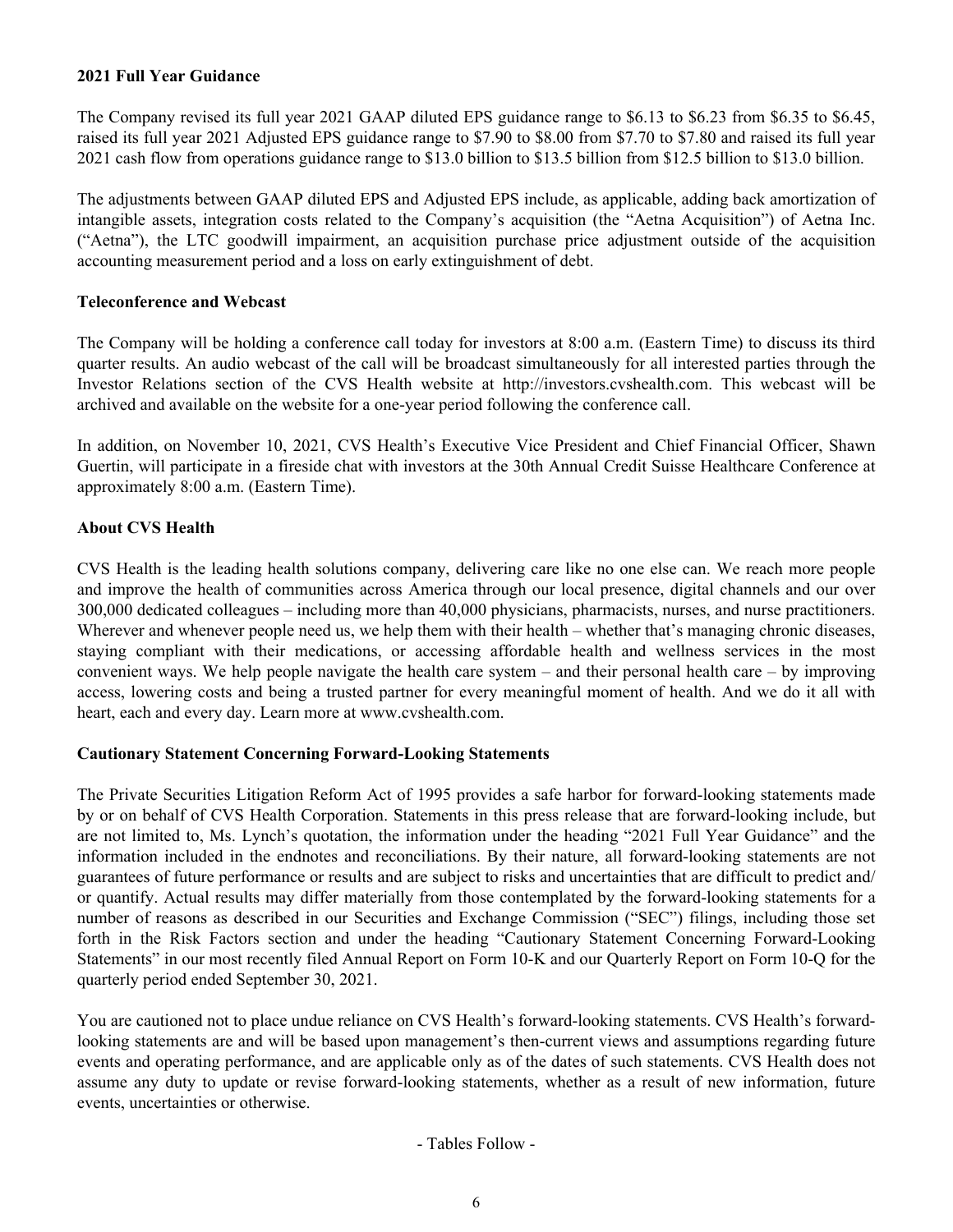## **CVS HEALTH CORPORATION Condensed Consolidated Statements of Operations (Unaudited)**

|                                                            |               | <b>Three Months Ended</b><br>September 30, |                    |        |               | <b>Nine Months Ended</b><br>September 30, |                           |         |
|------------------------------------------------------------|---------------|--------------------------------------------|--------------------|--------|---------------|-------------------------------------------|---------------------------|---------|
| In millions, except per share amounts                      |               | 2021                                       |                    | 2020   |               | 2021                                      |                           | 2020    |
| Revenues:                                                  |               |                                            |                    |        |               |                                           |                           |         |
| Products                                                   | \$            | 51,853                                     | $\mathbb{S}$       | 47,738 | \$            | 149,765                                   | $\mathbb{S}$              | 141,096 |
| Premiums                                                   |               | 18,984                                     |                    | 17,182 |               | 56,927                                    |                           | 51,749  |
| Services                                                   |               | 2,711                                      |                    | 1,932  |               | 7,983                                     |                           | 5,757   |
| Net investment income                                      |               | 246                                        |                    | 204    |               | 832                                       |                           | 550     |
| Total revenues                                             |               | 73,794                                     |                    | 67,056 |               | 215,507                                   |                           | 199,152 |
| Operating costs:                                           |               |                                            |                    |        |               |                                           |                           |         |
| Cost of products sold                                      |               | 45,011                                     |                    | 40,940 |               | 129,425                                   |                           | 121,529 |
| Benefit costs                                              |               | 16,081                                     |                    | 14,396 |               | 47,686                                    |                           | 40,534  |
| Goodwill impairment                                        |               | 431                                        |                    |        |               | 431                                       |                           |         |
| Operating expenses                                         |               | 9,210                                      |                    | 8,471  |               | 27,001                                    |                           | 25,702  |
| Total operating costs                                      |               | 70,733                                     |                    | 63,807 |               | 204,543                                   |                           | 187,765 |
| Operating income                                           |               | 3,061                                      |                    | 3,249  |               | 10,964                                    |                           | 11,387  |
| Interest expense                                           |               | 602                                        |                    | 731    |               | 1,895                                     |                           | 2,229   |
| Loss on early extinguishment of debt                       |               | 363                                        |                    | 766    |               | 363                                       |                           | 766     |
| Other income                                               |               | (49)                                       |                    | (54)   |               | (144)                                     |                           | (153)   |
| Income before income tax provision                         |               | 2,145                                      |                    | 1,806  |               | 8,850                                     |                           | 8,545   |
| Income tax provision                                       |               | 558                                        |                    | 587    |               | 2,248                                     |                           | 2,328   |
| Net income                                                 |               | 1,587                                      |                    | 1,219  |               | 6,602                                     |                           | 6,217   |
| Net (income) loss attributable to noncontrolling interests |               | 11                                         |                    | 5      |               | $\overline{2}$                            |                           | (11)    |
| Net income attributable to CVS Health                      | $\mathcal{S}$ | 1,598                                      | $\mathbf{\hat{s}}$ | 1,224  | $\sqrt{\ }$   | 6,604                                     | $\mathcal{S}$             | 6,206   |
|                                                            |               |                                            |                    |        |               |                                           |                           |         |
| Net income per share attributable to CVS Health:           |               |                                            |                    |        |               |                                           |                           |         |
| <b>Basic</b>                                               | \$            | 1.21                                       | $\mathbf S$        | 0.93   | $\mathbb{S}$  | 5.01                                      | $\mathcal{S}$             | 4.74    |
| Diluted                                                    | \$            | 1.20                                       | $\mathcal{S}$      | 0.93   | $\mathcal{S}$ | 4.98                                      | $\mathcal{S}$             | 4.72    |
| Weighted average shares outstanding:                       |               |                                            |                    |        |               |                                           |                           |         |
| <b>Basic</b>                                               |               | 1,321                                      |                    | 1,310  |               | 1,318                                     |                           | 1,308   |
| Diluted                                                    |               | 1,329                                      |                    | 1,315  |               | 1,326                                     |                           | 1,314   |
| Dividends declared per share                               | \$            | 0.50                                       | \$                 | 0.50   | \$            | 1.50                                      | $\boldsymbol{\mathsf{S}}$ | 1.50    |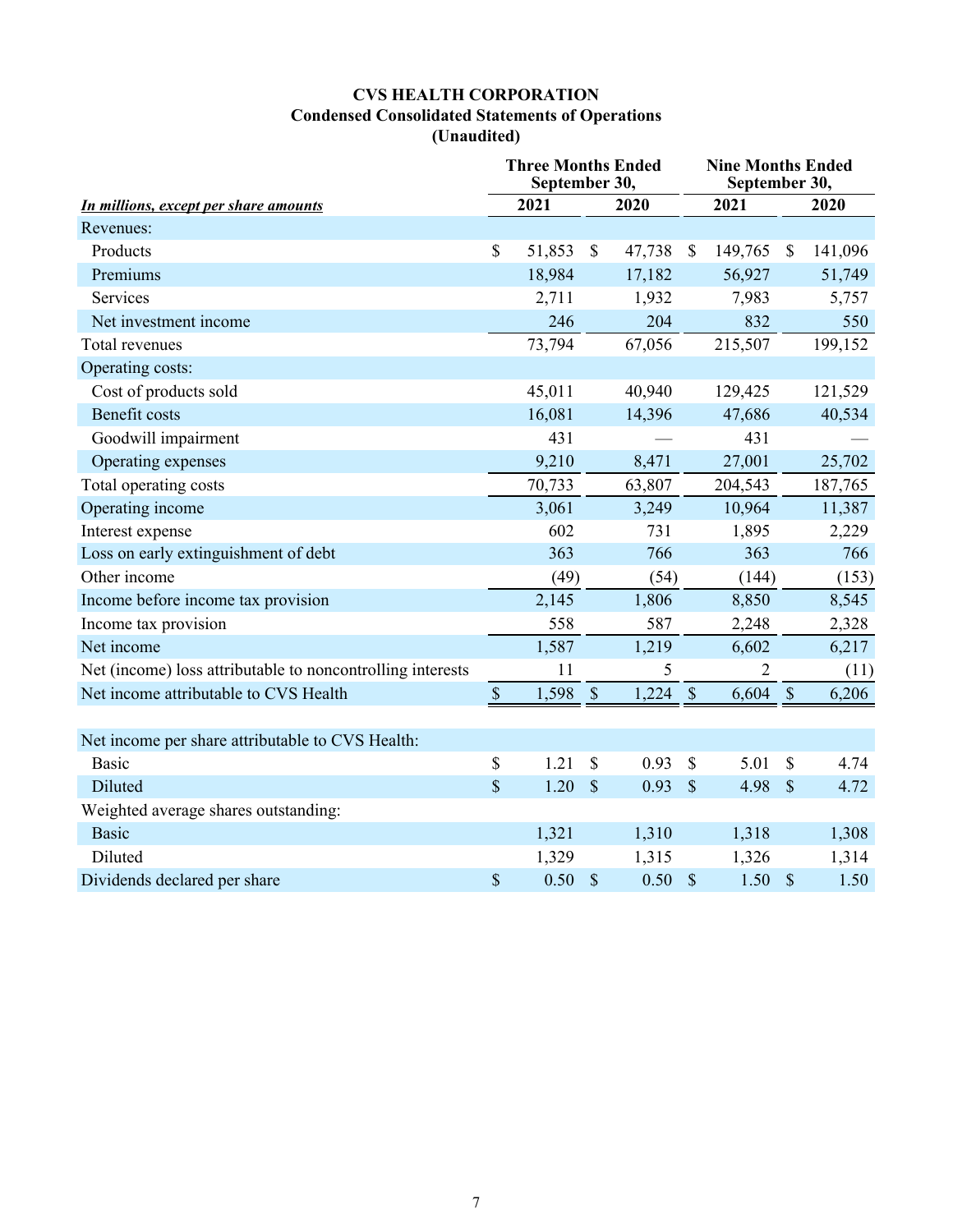# **CVS HEALTH CORPORATION Condensed Consolidated Balance Sheets (Unaudited)**

| <b>In millions</b>                                   |                           | September 30,<br>2021 |                           | December 31,<br>2020 |
|------------------------------------------------------|---------------------------|-----------------------|---------------------------|----------------------|
| Assets:                                              |                           |                       |                           |                      |
| Cash and cash equivalents                            | \$                        | 9,826                 | $\mathcal{S}$             | 7,854                |
| Investments                                          |                           | 3,015                 |                           | 3,000                |
| Accounts receivable, net                             |                           | 25,283                |                           | 21,742               |
| Inventories                                          |                           | 17,399                |                           | 18,496               |
| Other current assets                                 |                           | 5,319                 |                           | 5,277                |
| Total current assets                                 |                           | 60,842                |                           | 56,369               |
|                                                      |                           | 22,370                |                           | 20,812               |
| Long-term investments<br>Property and equipment, net |                           | 12,771                |                           | 12,606               |
|                                                      |                           |                       |                           |                      |
| Operating lease right-of-use assets<br>Goodwill      |                           | 20,462                |                           | 20,729               |
|                                                      |                           | 79,121                |                           | 79,552               |
| Intangible assets, net                               |                           | 29,545                |                           | 31,142               |
| Separate accounts assets                             |                           | 5,086                 |                           | 4,881                |
| Other assets                                         |                           | 4,694                 |                           | 4,624                |
| <b>Total assets</b>                                  | $\boldsymbol{\mathsf{S}}$ | 234,891               | $\boldsymbol{\mathsf{S}}$ | 230,715              |
| Liabilities:                                         |                           |                       |                           |                      |
| Accounts payable                                     | \$                        | 12,696                | $\mathcal{S}$             | 11,138               |
| Pharmacy claims and discounts payable                |                           | 17,895                |                           | 15,795               |
| Health care costs payable                            |                           | 8,877                 |                           | 7,936                |
| Policyholders' funds                                 |                           | 4,444                 |                           | 4,270                |
| Accrued expenses                                     |                           | 16,140                |                           | 14,243               |
| Other insurance liabilities                          |                           | 1,287                 |                           | 1,557                |
| Current portion of operating lease liabilities       |                           | 1,809                 |                           | 1,638                |
| Current portion of long-term debt                    |                           | 1,561                 |                           | 5,440                |
| Total current liabilities                            |                           | 64,709                |                           | 62,017               |
| Long-term operating lease liabilities                |                           | 18,456                |                           | 18,757               |
| Long-term debt                                       |                           | 56,832                |                           | 59,207               |
| Deferred income taxes                                |                           | 6,329                 |                           | 6,794                |
| Separate accounts liabilities                        |                           | 5,086                 |                           | 4,881                |
| Other long-term insurance liabilities                |                           | 6,551                 |                           | 7,007                |
| Other long-term liabilities                          |                           | 2,310                 |                           | 2,351                |
| <b>Total liabilities</b>                             |                           | 160,273               |                           | 161,014              |
|                                                      |                           |                       |                           |                      |
| Shareholders' equity:                                |                           |                       |                           |                      |
| Preferred stock                                      |                           |                       |                           |                      |
| Common stock and capital surplus                     |                           | 47,133                |                           | 46,513               |
| Treasury stock                                       |                           | (28, 166)             |                           | (28, 178)            |
| Retained earnings                                    |                           | 54,264                |                           | 49,640               |
| Accumulated other comprehensive income               |                           | 1,077                 |                           | 1,414                |
| Total CVS Health shareholders' equity                |                           | 74,308                |                           | 69,389               |
| Noncontrolling interests                             |                           | 310                   |                           | 312                  |
| Total shareholders' equity                           |                           | 74,618                |                           | 69,701               |
| Total liabilities and shareholders' equity           | $\boldsymbol{\mathsf{S}}$ | 234,891               | \$                        | 230,715              |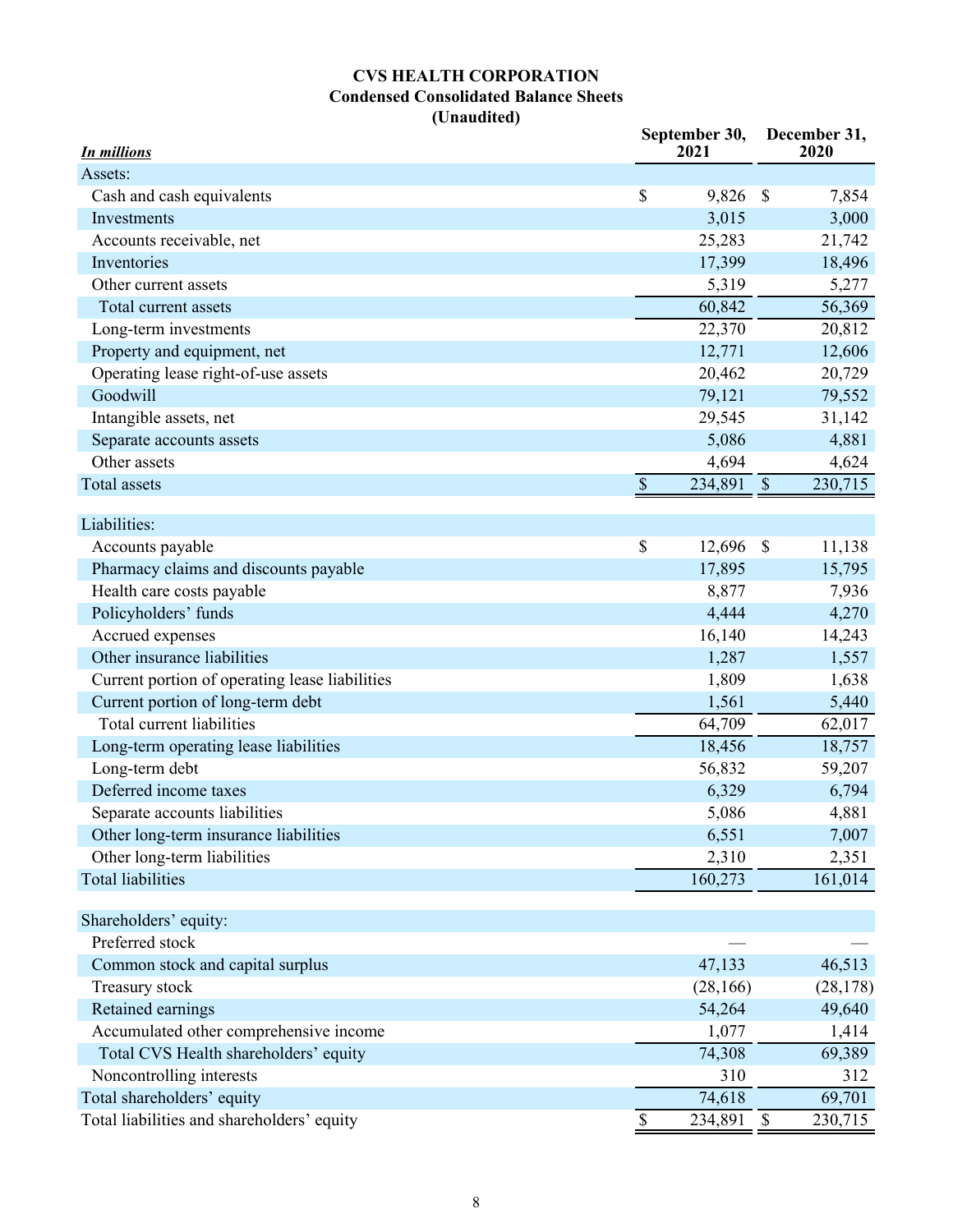## **CVS HEALTH CORPORATION Condensed Consolidated Statements of Cash Flows (Unaudited)**

|                                                                                  |                           | <b>Nine Months Ended</b><br>September 30, |                           |                |
|----------------------------------------------------------------------------------|---------------------------|-------------------------------------------|---------------------------|----------------|
| <b>In millions</b>                                                               |                           | 2021                                      |                           | 2020           |
| Cash flows from operating activities:                                            |                           |                                           |                           |                |
| Cash receipts from customers                                                     | \$                        | 209,104                                   | $\mathcal{S}$             | 195,554        |
| Cash paid for inventory and prescriptions dispensed by retail network pharmacies |                           | (122, 129)                                |                           | (116, 590)     |
| Insurance benefits paid                                                          |                           | (46,965)                                  |                           | (40, 221)      |
| Cash paid to other suppliers and employees                                       |                           | (21, 840)                                 |                           | (22, 185)      |
| Interest and investment income received                                          |                           | 582                                       |                           | 622            |
| Interest paid                                                                    |                           | (2,095)                                   |                           | (2,517)        |
| Income taxes paid                                                                |                           | (2,397)                                   |                           | (2,365)        |
| Net cash provided by operating activities                                        |                           | 14,260                                    |                           | 12,298         |
|                                                                                  |                           |                                           |                           |                |
| Cash flows from investing activities:                                            |                           |                                           |                           |                |
| Proceeds from sales and maturities of investments                                |                           | 5,559                                     |                           | 3,790          |
| Purchases of investments                                                         |                           | (7, 417)                                  |                           | (6,377)        |
| Purchases of property and equipment                                              |                           | (1, 923)                                  |                           | (1, 724)       |
| Acquisitions (net of cash acquired)                                              |                           | (135)                                     |                           | (828)          |
| Proceeds from sale of subsidiary                                                 |                           |                                           |                           | 834            |
| Other                                                                            |                           | 95                                        |                           | 5 <sup>5</sup> |
| Net cash used in investing activities                                            |                           | (3,821)                                   |                           | (4,300)        |
|                                                                                  |                           |                                           |                           |                |
| Cash flows from financing activities:                                            |                           |                                           |                           |                |
| Proceeds from issuance of long-term debt                                         |                           | 987                                       |                           | 7,919          |
| Repayments of long-term debt                                                     |                           | (7, 823)                                  |                           | (10, 493)      |
| Derivative settlements                                                           |                           |                                           |                           | (7)            |
| Dividends paid                                                                   |                           | (1,965)                                   |                           | (1,980)        |
| Proceeds from exercise of stock options                                          |                           | 440                                       |                           | 249            |
| Payments for taxes related to net share settlement of equity awards              |                           | (161)                                     |                           | (75)           |
| Other                                                                            |                           | (3)                                       |                           | (33)           |
| Net cash used in financing activities                                            |                           | (8, 525)                                  |                           | (4, 420)       |
| Net increase in cash, cash equivalents and restricted cash                       |                           | 1,914                                     |                           | 3,578          |
| Cash, cash equivalents and restricted cash at the beginning of the period        |                           | 8,130                                     |                           | 5,954          |
| Cash, cash equivalents and restricted cash at the end of the period              | $\boldsymbol{\mathsf{S}}$ | 10,044                                    | $\boldsymbol{\mathsf{S}}$ | 9,532          |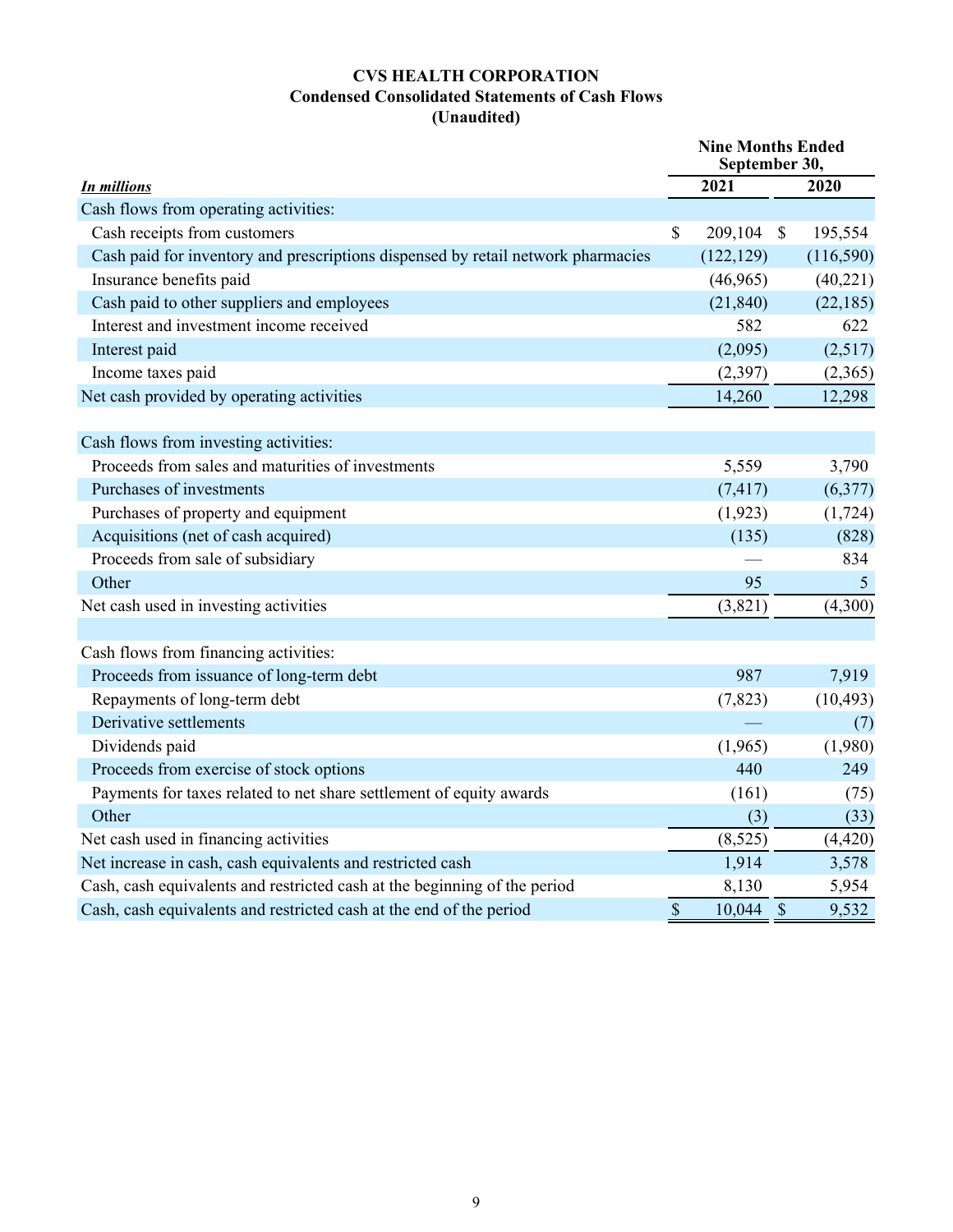# **CVS HEALTH CORPORATION Condensed Consolidated Statements of Cash Flows (Unaudited)**

|                                                                                               | <b>Nine Months Ended</b><br>September 30, |               |         |
|-----------------------------------------------------------------------------------------------|-------------------------------------------|---------------|---------|
| In millions                                                                                   | 2021                                      |               | 2020    |
| Reconciliation of net income to net cash provided by operating activities:                    |                                           |               |         |
| Net income                                                                                    | \$<br>6,602                               | <sup>\$</sup> | 6,217   |
| Adjustments required to reconcile net income to net cash provided by operating<br>activities: |                                           |               |         |
| Depreciation and amortization                                                                 | 3,397                                     |               | 3,302   |
| Goodwill impairment                                                                           | 431                                       |               |         |
| Stock-based compensation                                                                      | 346                                       |               | 288     |
| Gain on sale of subsidiary                                                                    |                                           |               | (271)   |
| Loss on early extinguishment of debt                                                          | 363                                       |               | 766     |
| Deferred income taxes and other noncash items                                                 | (645)                                     |               | (25)    |
| Change in operating assets and liabilities, net of effects from acquisitions:                 |                                           |               |         |
| Accounts receivable, net                                                                      | (3,504)                                   |               | (3,564) |
| Inventories                                                                                   | 1,097                                     |               | 45      |
| Other assets                                                                                  | (32)                                      |               | (211)   |
| Accounts payable and pharmacy claims and discounts payable                                    | 3,973                                     |               | 3,495   |
| Health care costs payable and other insurance liabilities                                     | 348                                       |               | (474)   |
| Other liabilities                                                                             | 1,884                                     |               | 2,730   |
| Net cash provided by operating activities                                                     | 14,260                                    | $\mathbb{S}$  | 12,298  |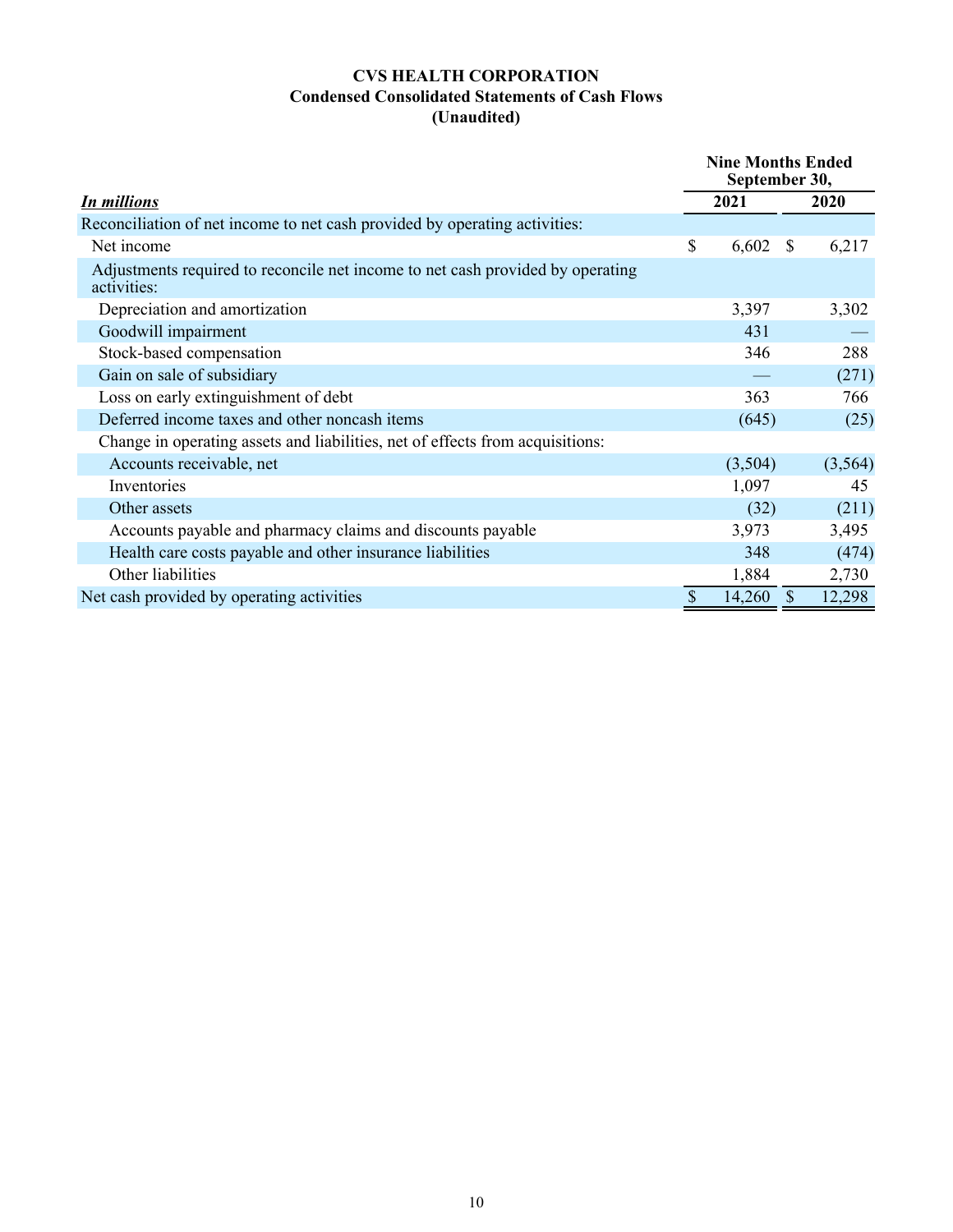#### **Non-GAAP Financial Information**

The Company uses non-GAAP financial measures to analyze underlying business performance and trends. The Company believes that providing these non-GAAP financial measures enhances the Company's and investors' ability to compare the Company's past financial performance with its current performance. These non-GAAP financial measures are provided as supplemental information to the financial measures presented in this press release that are calculated and presented in accordance with GAAP. Non-GAAP financial measures should not be considered a substitute for, or superior to, financial measures determined or calculated in accordance with GAAP. The Company's definitions of its non-GAAP financial measures may not be comparable to similarly titled measures reported by other companies.

Non-GAAP financial measures such as consolidated adjusted operating income, adjusted earnings per share (EPS) and adjusted income attributable to CVS Health exclude from the relevant GAAP metrics, as applicable: amortization of intangible assets and other items, if any, that neither relate to the ordinary course of the Company's business nor reflect the Company's underlying business performance.

For the periods covered in this press release, the following items are excluded from the non-GAAP financial measures described above, as applicable, because the Company believes they neither relate to the ordinary course of the Company's business nor reflect the Company's underlying business performance:

- The Company's acquisition activities have resulted in the recognition of intangible assets as required under the acquisition method of accounting which consist primarily of trademarks, customer contracts/relationships, covenants not to compete, technology, provider networks and value of business acquired. Definite-lived intangible assets are amortized over their estimated useful lives and are tested for impairment when events indicate that the carrying value may not be recoverable. The amortization of intangible assets is reflected in the Company's unaudited GAAP condensed consolidated statements of operations in operating expenses within each segment. Although intangible assets contribute to the Company's revenue generation, the amortization of intangible assets does not directly relate to the underwriting of the Company's insurance products, the services performed for the Company's customers or the sale of the Company's products or services. Additionally, intangible asset amortization expense typically fluctuates based on the size and timing of the Company's acquisition activity. Accordingly, the Company believes excluding the amortization of intangible assets enhances the Company's and investors' ability to compare the Company's past financial performance with its current performance and to analyze underlying business performance and trends. Intangible asset amortization excluded from the related non-GAAP financial measure represents the entire amount recorded within the Company's GAAP financial statements, and the revenue generated by the associated intangible assets has not been excluded from the related non-GAAP financial measure. Intangible asset amortization is excluded from the related non-GAAP financial measure because the amortization, unlike the related revenue, is not affected by operations of any particular period unless an intangible asset becomes impaired or the estimated useful life of an intangible asset is revised.
- During the three and nine months ended September 30, 2021 and 2020, acquisition-related integration costs relate to the Aetna Acquisition. The acquisition-related integration costs are reflected in the Company's unaudited GAAP condensed consolidated statements of operations in operating expenses within the Corporate/ Other segment.
- During the three and nine months ended September 30, 2021, the goodwill impairment charge relates to the LTC reporting unit within the Retail/LTC segment.
- In June 2021, the Company received \$61 million related to a purchase price working capital adjustment for an acquisition completed during the first quarter of 2020. The resolution of this matter occurred subsequent to the acquisition accounting measurement period and is reflected in the Company's unaudited GAAP condensed consolidated statement of operations for the nine months ended September 30, 2021 as a reduction of operating expenses within the Health Care Benefits segment.
- During the three and nine months ended September 30, 2020, the gain on divestiture of subsidiary represents the pre-tax gain on the sale of the Workers' Compensation business, which the Company sold on July 31, 2020 for approximately \$850 million. The gain on divestiture is reflected as a reduction in operating expenses in the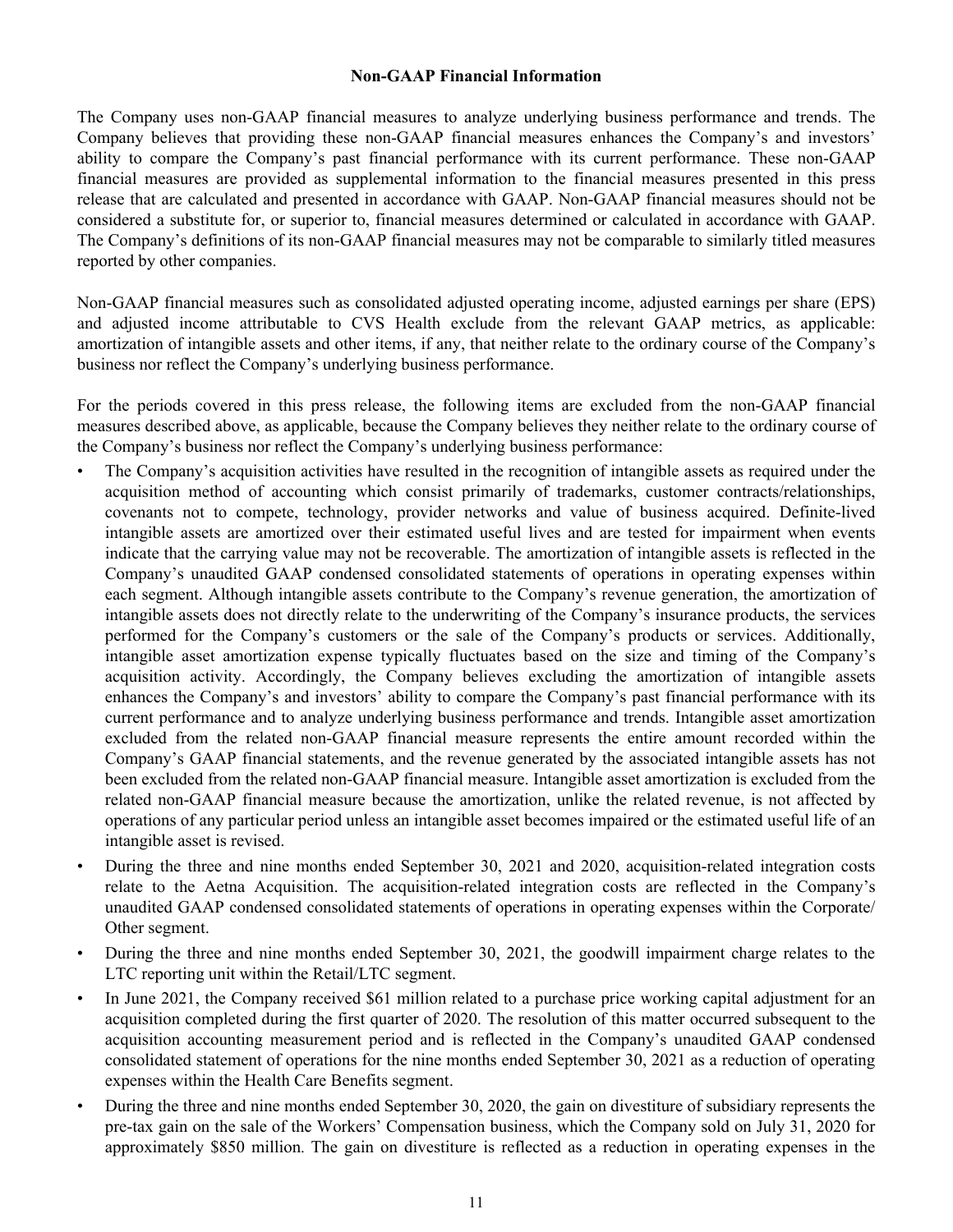Company's unaudited GAAP condensed consolidated statements of operations within the Health Care Benefits segment.

- During the three and nine months ended September 30, 2021, the loss on early extinguishment of debt relates to the Company's repayment of approximately \$2.0 billion of its outstanding senior notes in August 2021 pursuant to its tender offers for such senior notes. During the three and nine months ended September 30, 2020, the loss on early extinguishment of debt relates to the Company's repayment of \$6.0 billion of its outstanding senior notes in August 2020 pursuant to its tender offers for such senior notes.
- The corresponding tax benefit or expense related to the items excluded from adjusted income attributable to CVS Health and Adjusted EPS above. The nature of each non-GAAP adjustment is evaluated to determine whether a discrete adjustment should be made to the adjusted income tax provision.

See endnotes (1) and (2) on page 22 for definitions of non-GAAP financial measures. Reconciliations of each non-GAAP financial measure to the most directly comparable GAAP financial measure are presented on pages 13, 14 and 21.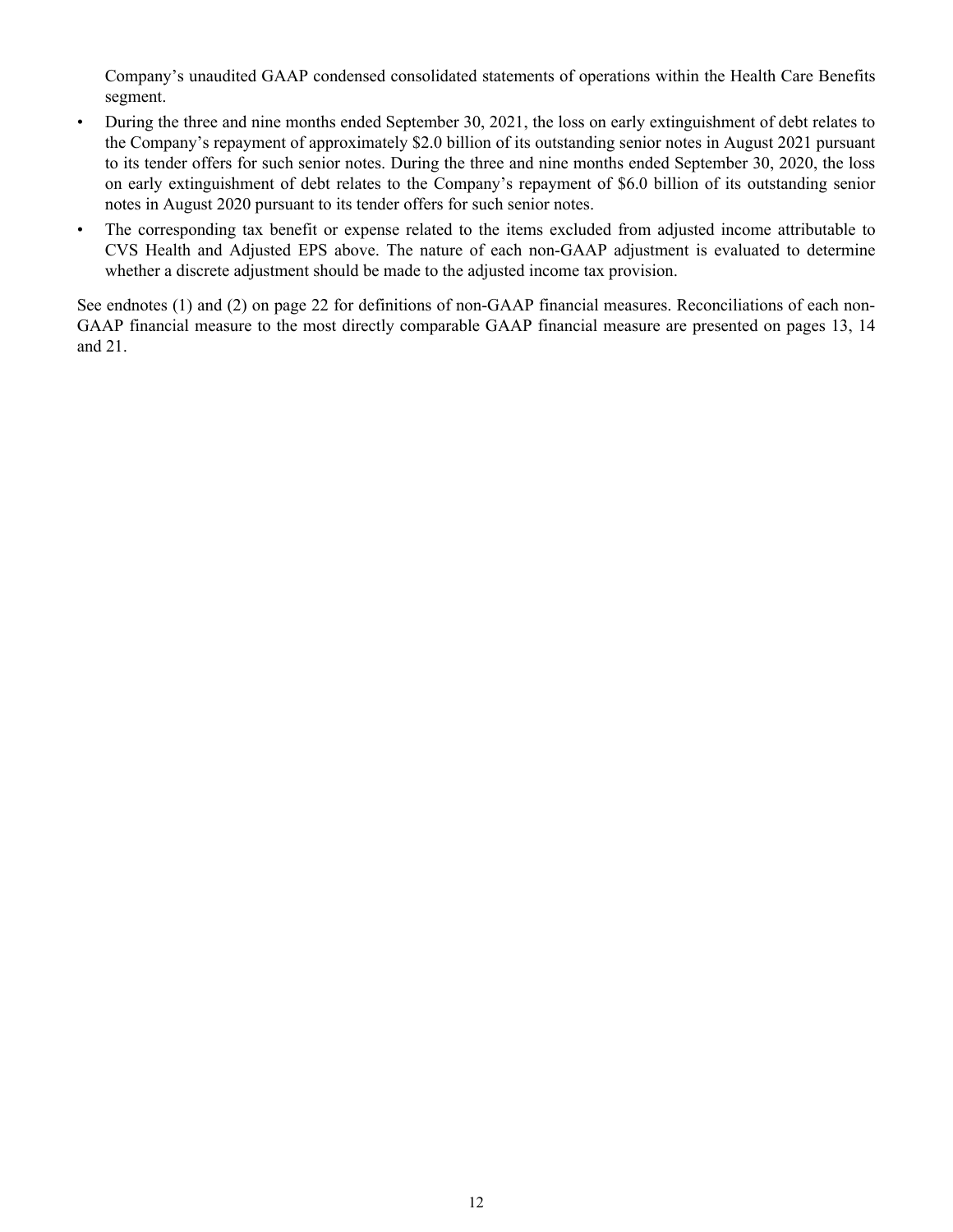#### **Reconciliations of Non-GAAP Financial Measures to the Most Directly Comparable GAAP Financial Measures**

## **Adjusted Operating Income (Unaudited)**

The following are reconciliations of consolidated operating income (GAAP measure) to consolidated adjusted operating income, as well as reconciliations of segment GAAP operating income to segment adjusted operating income:

|                                                          | Three Months Ended September 30, 2021 |       |  |                                    |                       |            |                            |            |                                     |            |  |                        |
|----------------------------------------------------------|---------------------------------------|-------|--|------------------------------------|-----------------------|------------|----------------------------|------------|-------------------------------------|------------|--|------------------------|
| In millions                                              | <b>Health Care</b><br><b>Benefits</b> |       |  | <b>Pharmacy</b><br><b>Services</b> | Retail/<br><b>LTC</b> |            | Corporate/<br><b>Other</b> |            | Intersegment<br><b>Eliminations</b> |            |  | Consolidated<br>Totals |
| Operating income (loss) (GAAP<br>measure)                |                                       | 716   |  | 1.730                              | <sup>S</sup>          | $1,165$ \$ |                            | $(364)$ \$ |                                     | $(186)$ \$ |  | 3,061                  |
| Amortization of intangible assets                        |                                       | 390   |  | 43                                 |                       | 127        |                            |            |                                     |            |  | 561                    |
| Acquisition-related integration costs                    |                                       |       |  |                                    |                       |            |                            | 20         |                                     |            |  | 20                     |
| Goodwill impairment                                      |                                       |       |  |                                    |                       | 431        |                            |            |                                     |            |  | 431                    |
| Adjusted operating income $(\text{loss})$ <sup>(1)</sup> |                                       | 1.106 |  | 1,773                              |                       | 1.723      |                            | (343)      |                                     | $186$ \$   |  | 4,073                  |

|                                                          |   | Three Months Ended September 30, 2020 |  |                                    |  |                       |  |                     |  |                                     |  |                               |  |
|----------------------------------------------------------|---|---------------------------------------|--|------------------------------------|--|-----------------------|--|---------------------|--|-------------------------------------|--|-------------------------------|--|
| In millions                                              |   | <b>Health Care</b><br><b>Benefits</b> |  | <b>Pharmacy</b><br><b>Services</b> |  | Retail/<br><b>LTC</b> |  | Corporate/<br>Other |  | Intersegment<br><b>Eliminations</b> |  | Consolidated<br><b>Totals</b> |  |
| Operating income (loss) (GAAP<br>measure)                | D | 949                                   |  | 1.564                              |  | 1.283                 |  | $(361)$ \$          |  | $(186)$ \$                          |  | 3,249                         |  |
| Amortization of intangible assets                        |   | 402                                   |  | 55                                 |  | 129                   |  |                     |  |                                     |  | 587                           |  |
| Acquisition-related integration costs                    |   |                                       |  |                                    |  |                       |  | 57                  |  |                                     |  | 57                            |  |
| Gain on divestiture of subsidiary                        |   | (271)                                 |  |                                    |  |                       |  |                     |  |                                     |  | (271)                         |  |
| Adjusted operating income $(\text{loss})$ <sup>(1)</sup> |   | 1.080                                 |  | 1.619                              |  | 1.412                 |  | (303)               |  | 186)                                |  | 3,622                         |  |

|                                                                        |   | Nine Months Ended September 30, 2021  |   |                                    |   |                       |  |                            |  |                                     |  |                                      |  |  |
|------------------------------------------------------------------------|---|---------------------------------------|---|------------------------------------|---|-----------------------|--|----------------------------|--|-------------------------------------|--|--------------------------------------|--|--|
| In millions                                                            |   | <b>Health Care</b><br><b>Benefits</b> |   | <b>Pharmacy</b><br><b>Services</b> |   | Retail/<br><b>LTC</b> |  | Corporate/<br><b>Other</b> |  | Intersegment<br><b>Eliminations</b> |  | <b>Consolidated</b><br><b>Totals</b> |  |  |
| Operating income (loss) (GAAP<br>measure)                              | S | 3,369                                 | S | 4,887                              | S | 4,349                 |  | $(1,118)$ \$               |  | $(523)$ \$                          |  | 10,964                               |  |  |
| Amortization of intangible assets                                      |   | 1,194                                 |   | 148                                |   | 386                   |  |                            |  |                                     |  | 1,730                                |  |  |
| Acquisition-related integration costs                                  |   |                                       |   |                                    |   |                       |  | 101                        |  |                                     |  | 101                                  |  |  |
| Goodwill impairment                                                    |   |                                       |   |                                    |   | 431                   |  |                            |  |                                     |  | 431                                  |  |  |
| Acquisition purchase price adjustment<br>outside of measurement period |   | (61)                                  |   |                                    |   |                       |  |                            |  |                                     |  | (61)                                 |  |  |
| Adjusted operating income $(\text{loss})$ <sup>(1)</sup>               |   | 4.502                                 |   | 5,035                              |   | 5,166                 |  | $(1,015)$ \$               |  | (523)                               |  | 13,165                               |  |  |

|                                                          |   |                                       |                                    |                       | Nine Months Ended September 30, 2020 |                                     |            |  |                               |
|----------------------------------------------------------|---|---------------------------------------|------------------------------------|-----------------------|--------------------------------------|-------------------------------------|------------|--|-------------------------------|
| In millions                                              |   | <b>Health Care</b><br><b>Benefits</b> | <b>Pharmacy</b><br><b>Services</b> | Retail/<br><b>LTC</b> | Corporate/<br><b>Other</b>           | Intersegment<br><b>Eliminations</b> |            |  | Consolidated<br><b>Totals</b> |
| Operating income (loss) (GAAP<br>measure)                | S | 5,110                                 | 3.949                              | 3.996                 | $(1,129)$ \$                         |                                     | $(539)$ \$ |  | 11,387                        |
| Amortization of intangible assets                        |   | 1.196                                 | 178                                | 375                   |                                      |                                     |            |  | 1,751                         |
| Acquisition-related integration costs                    |   |                                       |                                    |                       | 196                                  |                                     |            |  | 196                           |
| Gain on divestiture of subsidiary                        |   | (271)                                 |                                    |                       |                                      |                                     |            |  | (271)                         |
| Adjusted operating income $(\text{loss})$ <sup>(1)</sup> |   | 6.035                                 | 4.127                              | 4.371                 | (931)                                |                                     | (539)      |  | 13,063                        |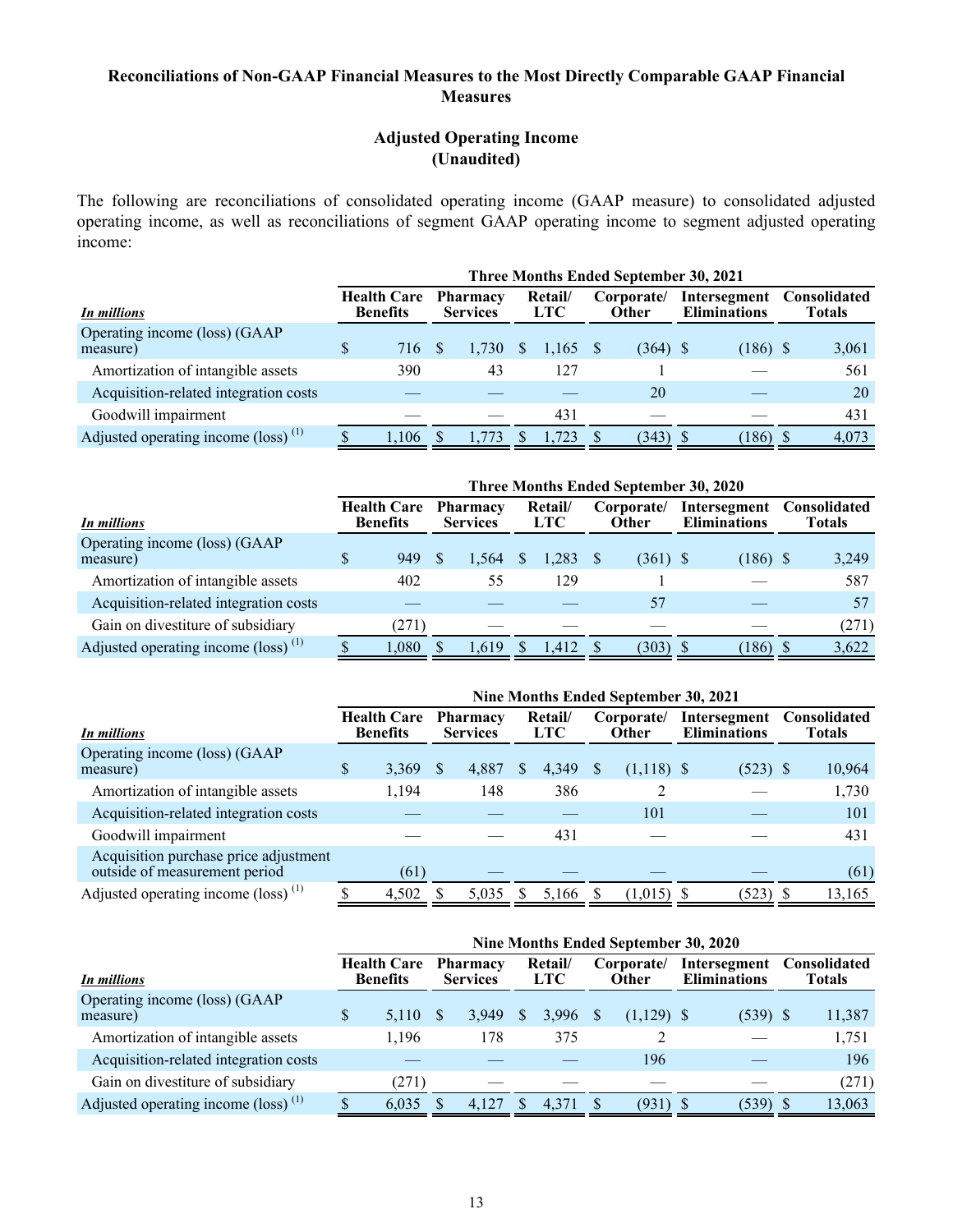## **Adjusted Earnings Per Share (Unaudited)**

The following are reconciliations of net income attributable to CVS Health to adjusted income attributable to CVS Health and calculations of GAAP diluted EPS and Adjusted EPS:

|                                                           | <b>Three Months Ended</b><br><b>September 30, 2021</b> |    |                               |     | <b>Three Months Ended</b><br><b>September 30, 2020</b> |               |                               |
|-----------------------------------------------------------|--------------------------------------------------------|----|-------------------------------|-----|--------------------------------------------------------|---------------|-------------------------------|
| In millions, except per share amounts                     | <b>Total</b><br>Company                                |    | Per<br>Common<br><b>Share</b> |     | <b>Total</b><br>Company                                |               | Per<br>Common<br><b>Share</b> |
| Net income attributable to CVS Health (GAAP measure)      | \$<br>1,598                                            | -S | 1.20                          | \$. | 1,224                                                  | <sup>\$</sup> | 0.93                          |
| Amortization of intangible assets                         | 561                                                    |    | 0.42                          |     | 587                                                    |               | 0.44                          |
| Acquisition-related integration costs                     | 20                                                     |    | 0.02                          |     | 57                                                     |               | 0.04                          |
| Goodwill impairment                                       | 431                                                    |    | 0.33                          |     |                                                        |               |                               |
| Gain on divestiture of subsidiary                         |                                                        |    |                               |     | (271)                                                  |               | (0.20)                        |
| Loss on early extinguishment of debt                      | 363                                                    |    | 0.27                          |     | 766                                                    |               | 0.58                          |
| Tax impact of non-GAAP adjustments                        | (350)                                                  |    | (0.27)                        |     | (182)                                                  |               | (0.13)                        |
| Adjusted income attributable to CVS Health <sup>(2)</sup> | 2,623                                                  |    | 1.97                          | S   | 2,181                                                  | $\mathcal{S}$ | 1.66                          |
|                                                           |                                                        |    |                               |     |                                                        |               |                               |
| Weighted average diluted shares outstanding               |                                                        |    | 1,329                         |     |                                                        |               | 1,315                         |

|                                                                        |              | <b>Nine Months Ended</b><br><b>September 30, 2021</b> |              | <b>Nine Months Ended</b><br><b>September 30, 2020</b> |               |                  |              |                               |
|------------------------------------------------------------------------|--------------|-------------------------------------------------------|--------------|-------------------------------------------------------|---------------|------------------|--------------|-------------------------------|
| <b>In millions, except per share amounts</b>                           |              | <b>Total</b><br>Company                               |              | Per<br>Common<br><b>Share</b>                         |               | Total<br>Company |              | Per<br>Common<br><b>Share</b> |
| Net income attributable to CVS Health (GAAP measure)                   | $\mathbb{S}$ | 6,604                                                 | <sup>S</sup> | 4.98                                                  | \$.           | 6,206            | <sup>S</sup> | 4.72                          |
| Amortization of intangible assets                                      |              | 1,730                                                 |              | 1.30                                                  |               | 1,751            |              | 1.33                          |
| Acquisition-related integration costs                                  |              | 101                                                   |              | 0.08                                                  |               | 196              |              | 0.15                          |
| Goodwill impairment                                                    |              | 431                                                   |              | 0.33                                                  |               |                  |              |                               |
| Acquisition purchase price adjustment outside of<br>measurement period |              | (61)                                                  |              | (0.05)                                                |               |                  |              |                               |
| Gain on divestiture of subsidiary                                      |              |                                                       |              |                                                       |               | (271)            |              | (0.20)                        |
| Loss on early extinguishment of debt                                   |              | 363                                                   |              | 0.27                                                  |               | 766              |              | 0.58                          |
| Tax impact of non-GAAP adjustments                                     |              | (642)                                                 |              | (0.48)                                                |               | (497)            |              | (0.37)                        |
| Adjusted income attributable to CVS Health <sup>(2)</sup>              |              | 8,526                                                 |              | 6.43                                                  | <sup>\$</sup> | 8,151            |              | 6.21                          |
|                                                                        |              |                                                       |              |                                                       |               |                  |              |                               |
| Weighted average diluted shares outstanding                            |              |                                                       |              | 1,326                                                 |               |                  |              | 1,314                         |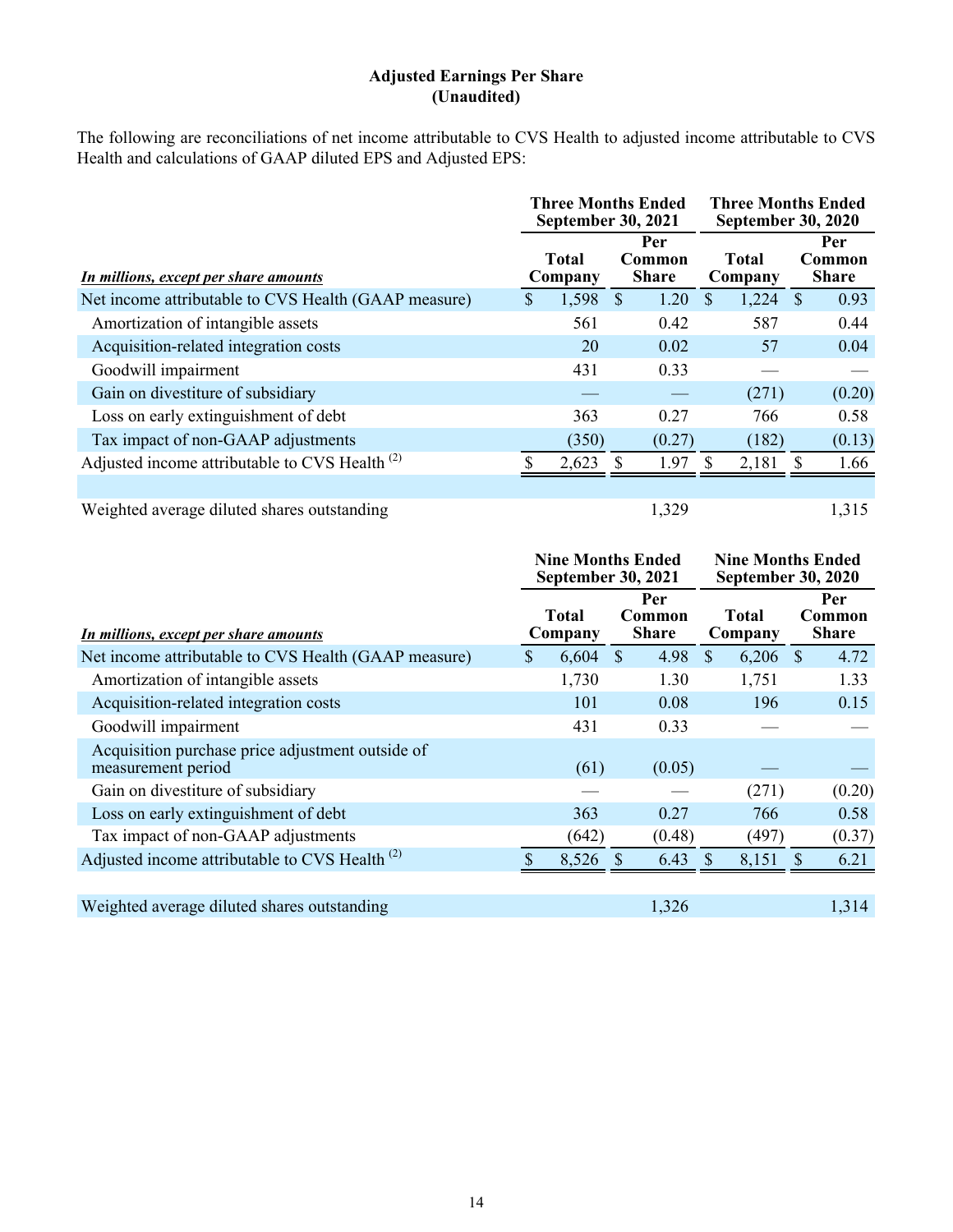The Company's segments maintain separate financial information, and the Company's chief operating decision maker (the "CODM") evaluates the segments' operating results on a regular basis in deciding how to allocate resources among the segments and in assessing segment performance. The CODM evaluates the performance of the Company's segments based on adjusted operating income, which is defined as operating income (GAAP measure) excluding the impact of amortization of intangible assets and other items, if any, that neither relate to the ordinary course of the Company's business nor reflect the Company's underlying business performance as further described in endnote (1). The Company uses adjusted operating income as its principal measure of segment performance as it enhances the Company's ability to compare past financial performance with current performance and analyze underlying business performance and trends.

The following is a reconciliation of financial measures of the Company's segments to the consolidated totals:

| In millions                                                    | <b>Health Care</b><br><b>Benefits</b> |        | Pharmacy<br>Services <sup>(a)</sup> |           | Retail/<br><b>LTC</b> |               | Corporate/<br>Other | Intersegment<br>Eliminations <sup>(b)</sup> |                |    | <b>Consolidated</b><br>Totals |
|----------------------------------------------------------------|---------------------------------------|--------|-------------------------------------|-----------|-----------------------|---------------|---------------------|---------------------------------------------|----------------|----|-------------------------------|
| <b>Three Months Ended</b>                                      |                                       |        |                                     |           |                       |               |                     |                                             |                |    |                               |
| September 30, 2021                                             |                                       |        |                                     |           |                       |               |                     |                                             |                |    |                               |
| Total revenues                                                 | $\boldsymbol{\mathsf{S}}$             | 20,479 | \$                                  | 39,046    | \$24,992              | \$.           | 171                 | \$.                                         | (10, 894)      | -S | 73,794                        |
| Adjusted operating income<br>$\left(\frac{1}{2} \right)^{(1)}$ |                                       | 1,106  |                                     | 1,773     | 1,723                 |               | (343)               |                                             | (186)          |    | 4,073                         |
| September 30, 2020                                             |                                       |        |                                     |           |                       |               |                     |                                             |                |    |                               |
| Total revenues                                                 |                                       | 18,698 |                                     | 35,711    | 22,725                |               | 116                 |                                             | (10, 194)      |    | 67,056                        |
| Adjusted operating income $\text{(loss)}^{(1)}$                |                                       | 1,080  |                                     | 1,619     | 1,412                 |               | (303)               |                                             | (186)          |    | 3,622                         |
|                                                                |                                       |        |                                     |           |                       |               |                     |                                             |                |    |                               |
| <b>Nine Months Ended</b>                                       |                                       |        |                                     |           |                       |               |                     |                                             |                |    |                               |
| September 30, 2021                                             |                                       |        |                                     |           |                       |               |                     |                                             |                |    |                               |
| Total revenues                                                 | $\mathbb{S}$                          | 61,487 |                                     | \$113,681 | \$72,994              | <sup>\$</sup> | 488                 | $\mathbb{S}$                                | $(33, 143)$ \$ |    | 215,507                       |
| Adjusted operating income $(\text{loss})^{(1)}$                |                                       | 4,502  |                                     | 5,035     | 5,166                 |               | (1,015)             |                                             | (523)          |    | 13,165                        |
| September 30, 2020                                             |                                       |        |                                     |           |                       |               |                     |                                             |                |    |                               |
| Total revenues                                                 |                                       | 56,364 |                                     | 105,583   | 67,136                |               | 292                 |                                             | (30, 223)      |    | 199,152                       |
| Adjusted operating income<br>$\left(\frac{1}{2} \right)^{(1)}$ |                                       | 6,035  |                                     | 4,127     | 4,371                 |               | (931)               |                                             | (539)          |    | 13,063                        |

(a) Total revenues of the Pharmacy Services segment include approximately \$2.8 billion and \$2.5 billion of retail co-payments for the three months ended September 30, 2021 and 2020, respectively, and \$9.0 billion and \$8.5 billion of retail co-payments for the nine months ended September 30, 2021 and 2020, respectively.

(b) Intersegment revenue eliminations relate to intersegment revenue generating activities that occur between the Health Care Benefits segment, the Pharmacy Services segment, and/or the Retail/LTC segment. Intersegment adjusted operating income eliminations occur when members of Pharmacy Services Segment clients ("PSS members") enrolled in Maintenance Choice® elect to pick up maintenance prescriptions at one of the Company's retail pharmacies instead of receiving them through the mail. When this occurs, both the Pharmacy Services and Retail/LTC segments record the adjusted operating income on a stand-alone basis.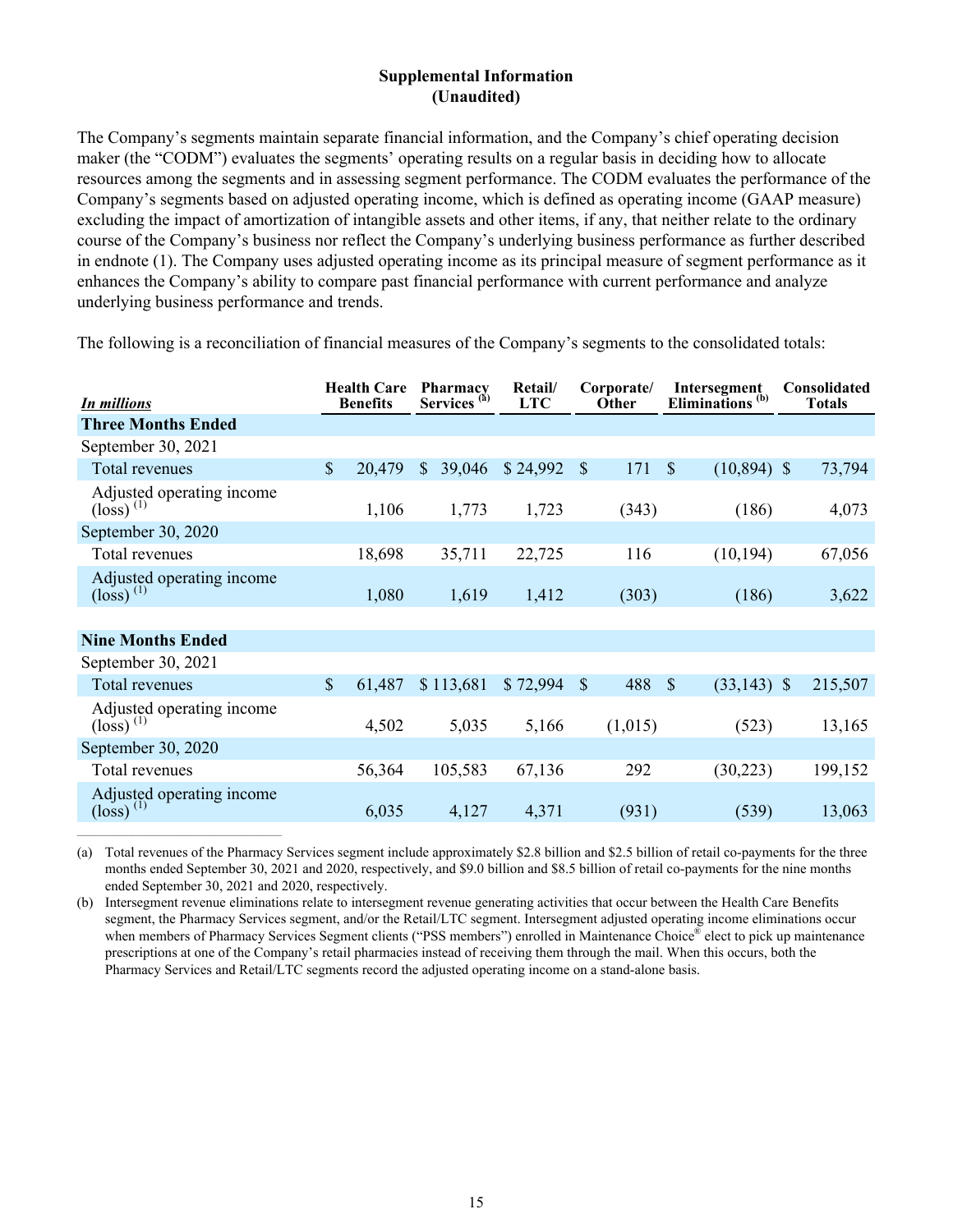## **Health Care Benefits Segment**

The following table summarizes the Health Care Benefits segment's performance for the respective periods:

|                                                                    |                                            |             |                                           |    |          | Change       |                                                            |  |               |                                                               |         |  |               |
|--------------------------------------------------------------------|--------------------------------------------|-------------|-------------------------------------------|----|----------|--------------|------------------------------------------------------------|--|---------------|---------------------------------------------------------------|---------|--|---------------|
|                                                                    | <b>Three Months Ended</b><br>September 30, |             | <b>Nine Months Ended</b><br>September 30, |    |          |              | <b>Three Months Ended</b><br>September 30,<br>2021 vs 2020 |  |               | <b>Nine Months Ended</b><br>September 30,<br>$2021$ vs $2020$ |         |  |               |
| In millions, except percentages and<br><b>basis points ("bps")</b> | 2021                                       | 2020        | 2021                                      |    | 2020     |              | \$                                                         |  | $\frac{0}{0}$ |                                                               | \$      |  | $\frac{0}{0}$ |
| Revenues:                                                          |                                            |             |                                           |    |          |              |                                                            |  |               |                                                               |         |  |               |
| Premiums                                                           | \$18,959                                   | \$17,165    | \$56,869                                  |    | \$51,699 | S.           | 1,794                                                      |  | $10.5 \%$     | S                                                             | 5,170   |  | 10.0 %        |
| <b>Services</b>                                                    | 1,373                                      | 1,412       | 4,186                                     |    | 4,324    |              | (39)                                                       |  | $(2.8)\%$     |                                                               | (138)   |  | $(3.2)\%$     |
| Net investment income                                              | 147                                        | 121         | 432                                       |    | 341      |              | 26                                                         |  | 21.5 %        |                                                               | 91      |  | 26.7 %        |
| Total revenues                                                     | 20,479                                     | 18,698      | 61,487                                    |    | 56,364   |              | 1,781                                                      |  | $9.5 \%$      |                                                               | 5,123   |  | 9.1%          |
| Benefit costs                                                      | 16,260                                     | 14,416      | 47,971                                    |    | 40,816   |              | 1,844                                                      |  | 12.8 %        |                                                               | 7,155   |  | 17.5 %        |
| MBR (Benefit costs as a % of<br>premium revenues) $(5)$            | 85.8 %                                     | 84.0 %      | 84.4 %                                    |    | 78.9 %   |              | $180$ bps                                                  |  |               |                                                               | 550 bps |  |               |
| Operating expenses                                                 | \$<br>3,503                                | \$<br>3,333 | \$10,147                                  |    | \$10,438 | \$           | 170                                                        |  | 5.1 $%$ \$    |                                                               | (291)   |  | $(2.8)\%$     |
| Operating expenses as a % of<br>total revenues                     | 17.1 %                                     | 17.8 %      | 16.5 $%$                                  |    | 18.5 %   |              |                                                            |  |               |                                                               |         |  |               |
| Operating income                                                   | \$<br>716                                  | \$<br>949   | \$<br>3,369                               | S. | 5,110    | \$           | (233)                                                      |  | $(24.6)\%$    |                                                               | (1,741) |  | $(34.1)\%$    |
| Operating income as a % of<br>total revenues                       | $3.5 \%$                                   | $5.1 \%$    | 5.5 $\%$                                  |    | $9.1\%$  |              |                                                            |  |               |                                                               |         |  |               |
| Adjusted operating income <sup>(1)</sup>                           | \$<br>1,106                                | \$<br>1,080 | \$<br>4,502                               | \$ | 6,035    | \$           | 26                                                         |  | $2.4\%$       |                                                               | (1,533) |  | $(25.4)\%$    |
| Adjusted operating income as a<br>% of total revenues              | 5.4 $%$                                    | 5.8 %       | $7.3\%$                                   |    | 10.7%    |              |                                                            |  |               |                                                               |         |  |               |
| Premium revenues (by business):                                    |                                            |             |                                           |    |          |              |                                                            |  |               |                                                               |         |  |               |
| Government                                                         | \$13,903                                   | \$12,181    | \$41,717                                  |    | \$36,626 | $\mathbb{S}$ | 1,722                                                      |  | $14.1 \%$ \$  |                                                               | 5,091   |  | 13.9 %        |
| Commercial                                                         | 5,056                                      | 4,984       | 15,152                                    |    | 15,073   |              | 72                                                         |  | $1.4\%$       |                                                               | 79      |  | $0.5 \%$      |

The following table summarizes the Health Care Benefits segment's medical membership for the respective periods:

|                                              |         | <b>September 30, 2021</b>      |              |         | June 30, 2021                   |              |         | <b>December 31, 2020</b> |        | <b>September 30, 2020</b> |                                   |        |  |  |
|----------------------------------------------|---------|--------------------------------|--------------|---------|---------------------------------|--------------|---------|--------------------------|--------|---------------------------|-----------------------------------|--------|--|--|
| In thousands                                 | Insured | <b>ASC</b>                     | <b>Total</b> | Insured | <b>ASC</b>                      | <b>Total</b> | Insured | ASC                      | Total  | Insured                   | <b>ASC</b>                        | Total  |  |  |
| Medical membership: (6)                      |         |                                |              |         |                                 |              |         |                          |        |                           |                                   |        |  |  |
| Commercial                                   | 3,224   | 13,529                         | 16,753       | 3,183   | 13,541                          | 16,724       | 3,258   | 13,644                   | 16,902 | 3,268                     | 13,671                            | 16,939 |  |  |
| Medicare Advantage                           | 2,953   | $\overline{\phantom{m}}$       | 2,953        | 2,911   | $\hspace{0.1mm}-\hspace{0.1mm}$ | 2,911        | 2,705   |                          | 2,705  | 2,689                     | $\qquad \qquad \overbrace{ }^{ }$ | 2,689  |  |  |
| Medicare Supplement                          | 1,242   | $\qquad \qquad \longleftarrow$ | .242         | 1,193   | $\qquad \qquad \longleftarrow$  | 1,193        | 1,082   | $\hspace{0.05cm}$        | 1.082  | 1,009                     | $\overline{\phantom{a}}$          | 1,009  |  |  |
| Medicaid                                     | 2.289   | 460                            | 2.749        | 2.231   | 451                             | 2,682        | 2,100   | 623                      | 2,723  | 2,028                     | 605                               | 2,633  |  |  |
| Total medical membership                     | 9,708   | 13,989                         | 23.697       | 9,518   | 13,992                          | 23,510       | 9,145   | 14,267                   | 23.412 | 8.994                     | 14,276                            | 23,270 |  |  |
|                                              |         |                                |              |         |                                 |              |         |                          |        |                           |                                   |        |  |  |
| Supplemental membership information:         |         |                                |              |         |                                 |              |         |                          |        |                           |                                   |        |  |  |
| Medicare Prescription Drug Plan (standalone) |         |                                | 5.740        |         |                                 | 5.704        |         |                          | 5,490  |                           |                                   | 5.540  |  |  |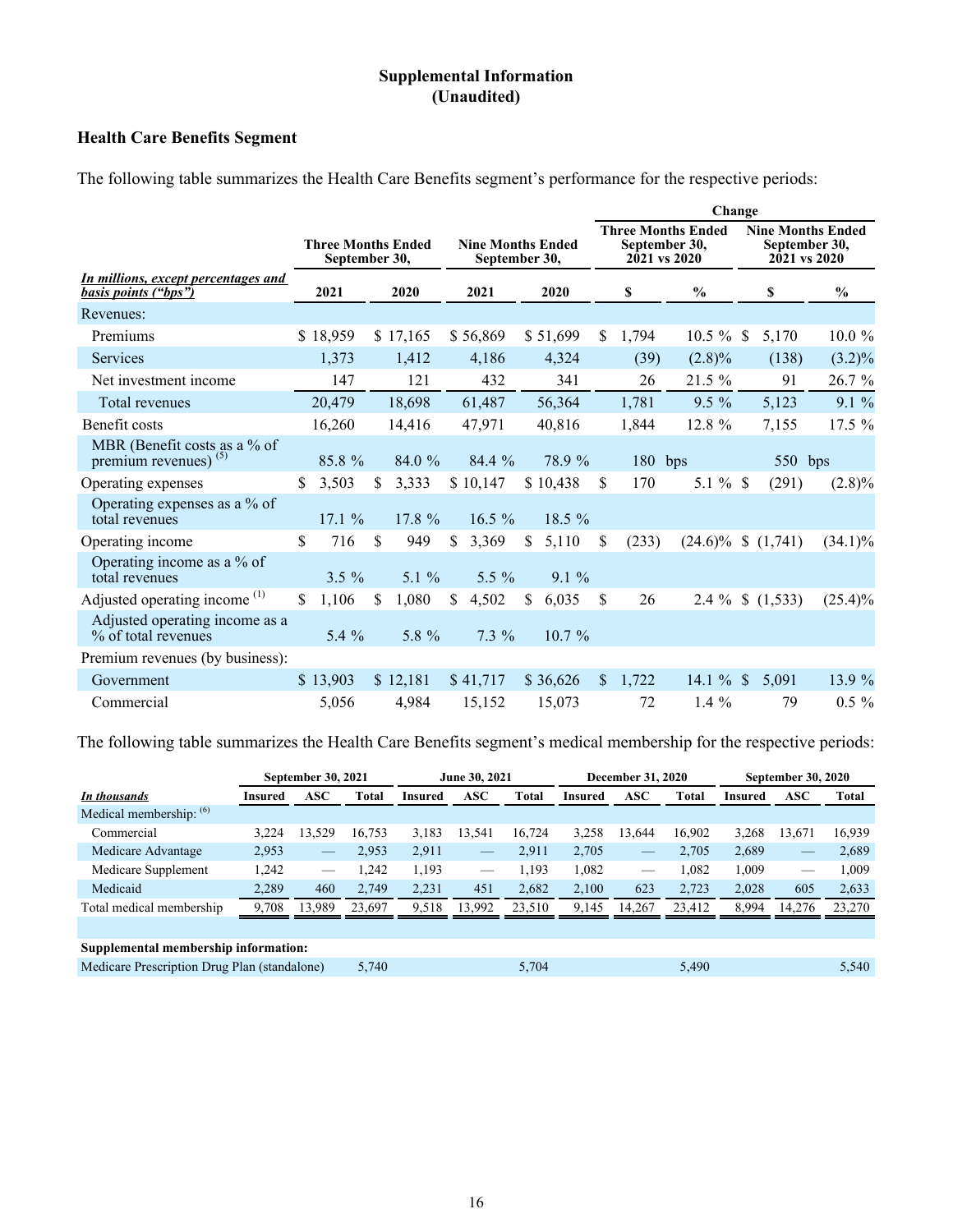The following table shows the components of the change in health care costs payable during the nine months ended September 30, 2021 and 2020:

|                                                     |                | <b>Nine Months Ended</b><br>September 30, |
|-----------------------------------------------------|----------------|-------------------------------------------|
| <b>In millions</b>                                  | 2021           | 2020                                      |
| Health care costs payable, beginning of period      | \$<br>7,936 \$ | 6,879                                     |
| Less: Reinsurance recoverables                      | 10             | 5                                         |
| Health care costs payable, beginning of period, net | 7,926          | 6,874                                     |
| Acquisition                                         |                | 444                                       |
| Add: Components of incurred health care costs       |                |                                           |
| Current year                                        | 48,243         | 40,777                                    |
| Prior years <sup>(a)</sup>                          | (771)          | (448)                                     |
| Total incurred health care costs (b)                | 47,472         | 40,329                                    |
| Less: Claims paid                                   |                |                                           |
| Current year                                        | 39,887         | 34,198                                    |
| Prior years                                         | 6,639          | 5,865                                     |
| Total claims paid                                   | 46,526         | 40,063                                    |
| Add: Premium deficiency reserve                     |                |                                           |
| Health care costs payable, end of period, net       | 8,873          | 7,585                                     |
| Add: Reinsurance recoverables                       | 4              | 8                                         |
| Health care costs payable, end of period            | \$<br>8,877    | 7,593<br>\$                               |

(a) Negative amounts reported for incurred health care costs related to prior years result from claims being settled for amounts less than originally estimated.

 $\mathcal{L}_\text{max} = \mathcal{L}_\text{max} = \mathcal{L}_\text{max} = \mathcal{L}_\text{max} = \mathcal{L}_\text{max} = \mathcal{L}_\text{max}$ 

(b) Total incurred health care costs for the nine months ended September 30, 2021 and 2020 in the table above exclude (i) \$1 million and \$1 million, respectively, for a premium deficiency reserve related to the Company's Medicaid products, (ii) \$45 million and \$31 million, respectively, of benefit costs recorded in the Health Care Benefits segment that are included in other insurance liabilities on the Company's unaudited condensed consolidated balance sheets and (iii) \$168 million and \$173 million, respectively, of benefit costs recorded in the Corporate/Other segment that are included in other insurance liabilities on the Company's unaudited condensed consolidated balance sheets.

The following table summarizes the Health Care Benefits segment's days claims payable for the respective periods:

|                                     | September 30, 2021 June 30, 2021 |    |  | March 31, 2021 December 31, 2020 September 30, 2020 |
|-------------------------------------|----------------------------------|----|--|-----------------------------------------------------|
| Days Claims Payable <sup>(10)</sup> |                                  | 48 |  | 49                                                  |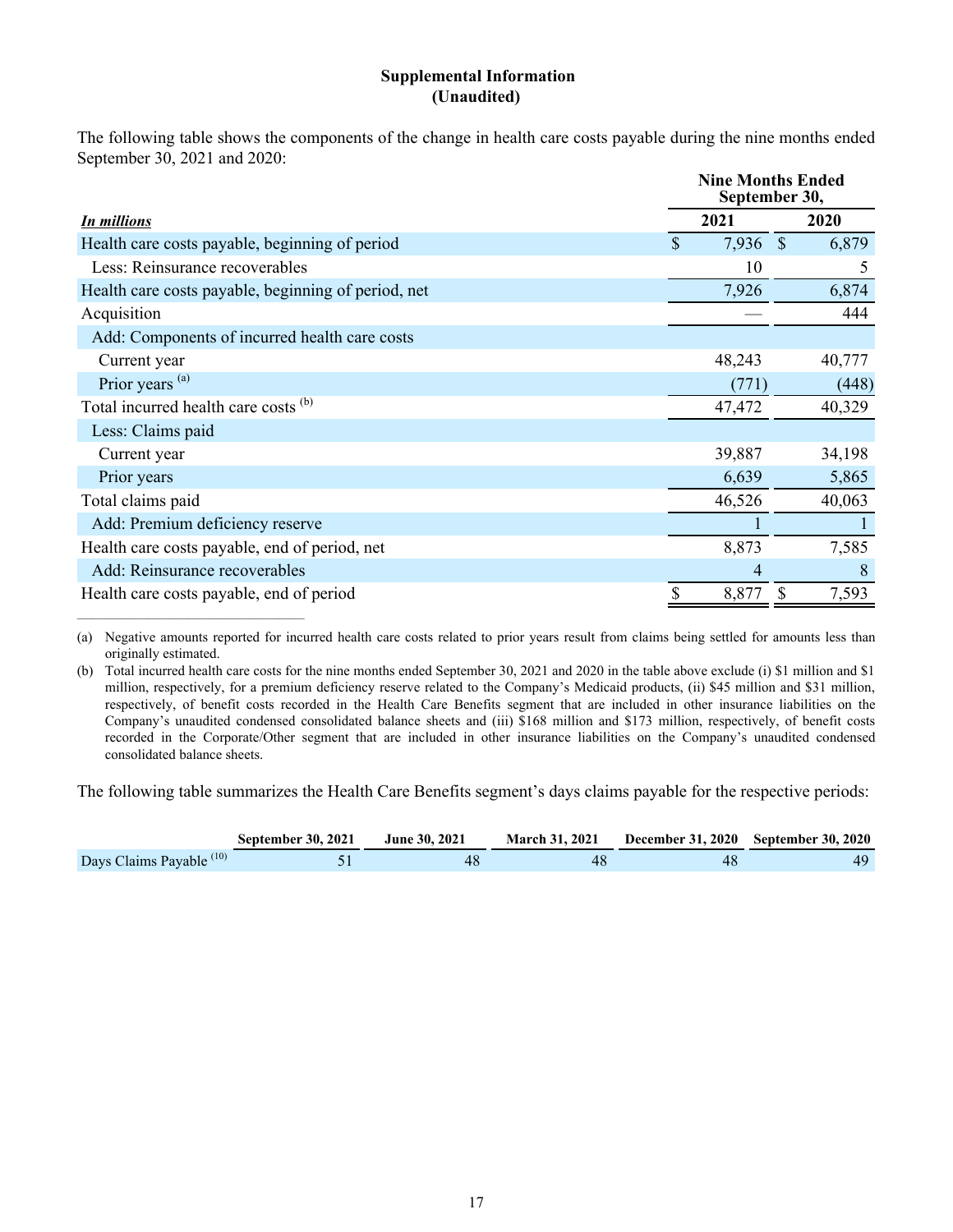#### **Pharmacy Services Segment**

 $\mathcal{L}_\text{max} = \mathcal{L}_\text{max} = \mathcal{L}_\text{max} = \mathcal{L}_\text{max} = \mathcal{L}_\text{max} = \mathcal{L}_\text{max} = \mathcal{L}_\text{max}$ 

The following table summarizes the Pharmacy Services segment's performance for the respective periods:

|                                                                      | Change<br><b>Three Months Ended</b><br><b>Nine Months Ended</b> |                                            |    |          |    |                                           |               |           |                                   |               |               |                                   |               |
|----------------------------------------------------------------------|-----------------------------------------------------------------|--------------------------------------------|----|----------|----|-------------------------------------------|---------------|-----------|-----------------------------------|---------------|---------------|-----------------------------------|---------------|
|                                                                      |                                                                 | <b>Three Months Ended</b><br>September 30, |    |          |    | <b>Nine Months Ended</b><br>September 30, |               |           | September 30,<br>$2021$ vs $2020$ |               |               | September 30,<br>$2021$ vs $2020$ |               |
| In millions, except percentages                                      |                                                                 | 2021                                       |    | 2020     |    | 2021                                      |               | 2020      | \$                                | $\frac{0}{0}$ |               | \$                                | $\frac{0}{0}$ |
| Revenues:                                                            |                                                                 |                                            |    |          |    |                                           |               |           |                                   |               |               |                                   |               |
| Products                                                             |                                                                 | \$38,739                                   |    | \$35,461 |    | \$112,816                                 |               | \$104,802 | \$<br>3,278                       | $9.2 \%$      | $\mathcal{S}$ | 8,014                             | 7.6 %         |
| Services                                                             |                                                                 | 307                                        |    | 250      |    | 865                                       |               | 781       | 57                                | 22.8 %        |               | 84                                | 10.8 %        |
| Total revenues                                                       |                                                                 | 39,046                                     |    | 35,711   |    | 113,681                                   |               | 105,583   | 3,335                             | $9.3\%$       |               | 8,098                             | $7.7\%$       |
| Cost of products sold                                                |                                                                 | 36,925                                     |    | 33,809   |    | 107,714                                   |               | 100,583   | 3,116                             | $9.2\%$       |               | 7,131                             | 7.1%          |
| Gross profit $(11)$                                                  |                                                                 | 2,121                                      |    | 1,902    |    | 5,967                                     |               | 5,000     | 219                               | $11.5\%$      |               | 967                               | 19.3 %        |
| Gross margin (Gross profit as a<br>$\%$ of total revenues) $^{(11)}$ |                                                                 | 5.4%                                       |    | 5.3 %    |    | 5.2 %                                     |               | 4.7 %     |                                   |               |               |                                   |               |
| Operating expenses                                                   | \$                                                              | 391                                        | \$ | 338      | \$ | 1,080                                     | \$            | 1,051     | \$<br>53                          | 15.7 $%$ \$   |               | 29                                | 2.8 %         |
| Operating expenses as a % of<br>total revenues                       |                                                                 | 1.0%                                       |    | $0.9 \%$ |    | $1.0\%$                                   |               | 1.0%      |                                   |               |               |                                   |               |
| Operating income                                                     | \$                                                              | 1,730                                      | \$ | 1,564    | \$ | 4,887                                     | $\mathsf{\$}$ | 3,949     | \$<br>166                         | 10.6 $%$ \$   |               | 938                               | 23.8 %        |
| Operating income as a % of<br>total revenues                         |                                                                 | $4.4\%$                                    |    | 4.4 %    |    | 4.3 $%$                                   |               | $3.7 \%$  |                                   |               |               |                                   |               |
| Adjusted operating income $(1)$                                      | \$                                                              | 1,773                                      | \$ | 1,619    | \$ | 5,035                                     | \$            | 4,127     | \$<br>154                         | $9.5 \%$      |               | 908                               | 22.0 %        |
| Adjusted operating income as a<br>% of total revenues                |                                                                 | 4.5 $%$                                    |    | 4.5 $\%$ |    | 4.4 $%$                                   |               | 3.9 %     |                                   |               |               |                                   |               |
| Revenues (by distribution<br>channel):                               |                                                                 |                                            |    |          |    |                                           |               |           |                                   |               |               |                                   |               |
| Pharmacy network <sup>(8)</sup>                                      |                                                                 | \$23,665                                   |    | \$21,473 |    | \$68,476                                  |               | \$63,109  | \$2,192                           | $10.2 \%$ \$  |               | 5,367                             | 8.5 %         |
| Mail choice <sup>(9)</sup>                                           |                                                                 | 15,202                                     |    | 14,032   |    | 44,685                                    |               | 41,815    | 1,170                             | 8.3 %         |               | 2,870                             | $6.9 \%$      |
| Other                                                                |                                                                 | 179                                        |    | 206      |    | 520                                       |               | 659       | (27)                              | $(13.1)\%$    |               | (139)                             | $(21.1)\%$    |
| Pharmacy claims processed: $(4)(7)$                                  |                                                                 |                                            |    |          |    |                                           |               |           |                                   |               |               |                                   |               |
| Total <sup>(a)</sup>                                                 |                                                                 | 564.4                                      |    | 528.2    |    | 1,662.5                                   |               | 1,575.0   | 36.2                              | 6.9%          |               | 87.5                              | 5.6 %         |
| Pharmacy network <sup>(8)</sup>                                      |                                                                 | 481.1                                      |    | 447.7    |    | 1,415.8                                   |               | 1,333.9   | 33.4                              | 7.5 %         |               | 81.9                              | $6.1 \%$      |
| Mail choice <sup>(9)</sup>                                           |                                                                 | 83.3                                       |    | 80.5     |    | 246.7                                     |               | 241.1     | 2.8                               | $3.5 \%$      |               | 5.6                               | $2.3\%$       |
| Generic dispensing rate: (4) (12) (b)                                |                                                                 |                                            |    |          |    |                                           |               |           |                                   |               |               |                                   |               |
| Total                                                                |                                                                 | 87.1 %                                     |    | 87.9 %   |    | 87.3 %                                    |               | 88.5 %    |                                   |               |               |                                   |               |
| Pharmacy network <sup>(8)</sup>                                      |                                                                 | 87.4 %                                     |    | 88.3 %   |    | 87.6 %                                    |               | 89.0 %    |                                   |               |               |                                   |               |
| Mail choice <sup>(9)</sup>                                           |                                                                 | 85.5 %                                     |    | 85.7 %   |    | 85.6 %                                    |               | 85.7 %    |                                   |               |               |                                   |               |

(a) Excluding the impact of COVID-19 vaccinations, total pharmacy claims processed increased 5.3% and 3.8% on a 30-day equivalent basis for the three and nine months ended September 30, 2021, respectively, compared to the prior year.

(b) Excluding the impact of COVID-19 vaccinations, the Pharmacy Services segment's total generic dispensing rate increased to 88.4% and 88.8%, respectively, in the three and nine months ended September 30, 2021.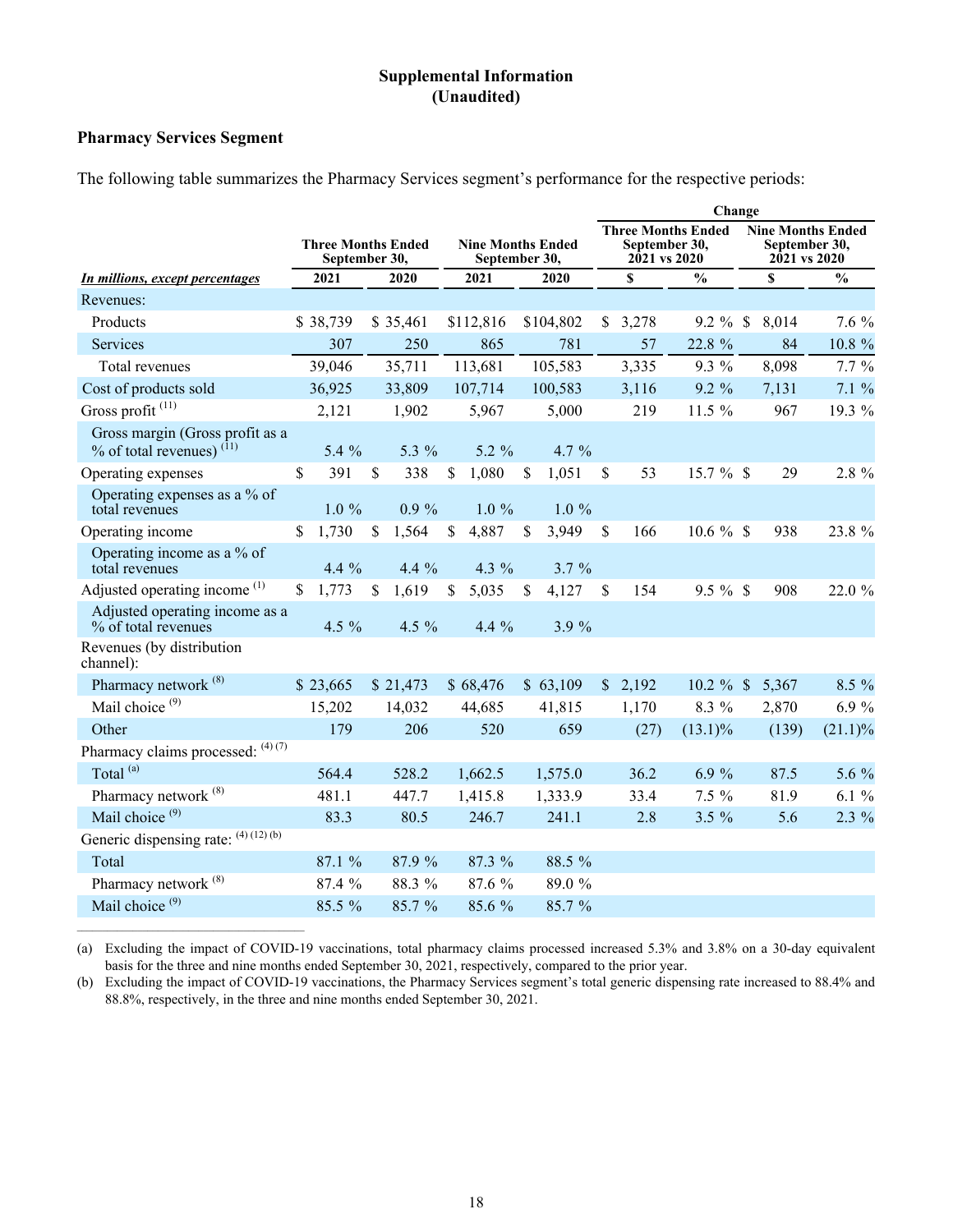## **Retail/LTC Segment**

 $\mathcal{L}_\text{max} = \mathcal{L}_\text{max} = \mathcal{L}_\text{max} = \mathcal{L}_\text{max} = \mathcal{L}_\text{max} = \mathcal{L}_\text{max} = \mathcal{L}_\text{max}$ 

The following table summarizes the Retail/LTC segment's performance for the respective periods:

|                                                                |             |                                            |                    |          |                    |                                           |             | Change<br><b>Three Months Ended</b><br><b>Nine Months Ended</b> |                |                               |               |  |                               |               |
|----------------------------------------------------------------|-------------|--------------------------------------------|--------------------|----------|--------------------|-------------------------------------------|-------------|-----------------------------------------------------------------|----------------|-------------------------------|---------------|--|-------------------------------|---------------|
|                                                                |             | <b>Three Months Ended</b><br>September 30, |                    |          |                    | <b>Nine Months Ended</b><br>September 30, |             |                                                                 |                | September 30,<br>2021 vs 2020 |               |  | September 30,<br>2021 vs 2020 |               |
| In millions, except percentages                                |             | 2021                                       |                    | 2020     |                    | 2021                                      |             | 2020                                                            |                | \$                            | $\frac{0}{0}$ |  | \$                            | $\frac{0}{0}$ |
| Revenues:                                                      |             |                                            |                    |          |                    |                                           |             |                                                                 |                |                               |               |  |                               |               |
| Products                                                       |             | \$23,971                                   |                    | \$22,424 |                    | \$69,974                                  |             | \$66,422                                                        | \$             | 1,547                         | 6.9 $%$ \$    |  | 3,552                         | 5.3 %         |
| Services                                                       |             | 1,054                                      |                    | 301      |                    | 3,007                                     |             | 714                                                             |                | 753                           | 250.2 %       |  | 2,293                         | 321.1 %       |
| Net investment income (loss)                                   |             | (33)                                       |                    |          |                    | 13                                        |             |                                                                 |                | (33)                          | $(100.0)\%$   |  | 13                            | 100.0 %       |
| Total revenues                                                 |             | 24,992                                     |                    | 22,725   |                    | 72,994                                    |             | 67,136                                                          |                | 2,267                         | $10.0 \%$     |  | 5,858                         | 8.7 %         |
| Cost of products sold                                          |             | 18,381                                     |                    | 16,899   |                    | 53,375                                    |             | 49,697                                                          |                | 1,482                         | $8.8\%$       |  | 3,678                         | 7.4 %         |
| Gross profit <sup>(11)</sup>                                   |             | 6,611                                      |                    | 5,826    |                    | 19,619                                    |             | 17,439                                                          |                | 785                           | 13.5 %        |  | 2,180                         | 12.5 %        |
| Gross margin (Gross profit as<br>a % of total revenues) $(11)$ |             | 26.5 %                                     |                    | 25.6 %   |                    | 26.9 %                                    |             | 26.0 %                                                          |                |                               |               |  |                               |               |
| Goodwill impairment                                            | $\mathbf S$ | 431                                        | $\mathbf{\hat{S}}$ |          | $\mathbf{\hat{S}}$ | 431                                       | $\mathbf S$ |                                                                 | $\mathbf S$    | 431                           | $100.0 \%$ \$ |  | 431                           | 100.0 %       |
| Operating expenses                                             |             | 5,015                                      |                    | 4,543    |                    | 14,839                                    |             | 13,443                                                          |                | 472                           | 10.4 %        |  | 1,396                         | 10.4 %        |
| Operating expenses as a % of<br>total revenues                 |             | 20.1 %                                     |                    | 20.0 %   |                    | 20.3 %                                    |             | 20.0 %                                                          |                |                               |               |  |                               |               |
| Operating income                                               | \$          | 1,165                                      | \$                 | 1,283    | \$                 | 4,349                                     | \$          | 3,996                                                           | \$             | (118)                         | $(9.2)\%$ \$  |  | 353                           | 8.8 %         |
| Operating income as a % of<br>total revenues                   |             | 4.7 %                                      |                    | 5.6 %    |                    | $6.0 \%$                                  |             | $6.0 \%$                                                        |                |                               |               |  |                               |               |
| Adjusted operating income <sup>(1)</sup>                       | \$          | 1,723                                      | \$                 | 1,412    | \$                 | 5,166                                     | \$          | 4,371                                                           | \$             | 311                           | 22.0 % \$     |  | 795                           | 18.2 %        |
| Adjusted operating income as<br>a % of total revenues          |             | 6.9%                                       |                    | $6.2 \%$ |                    | 7.1%                                      |             | 6.5 $%$                                                         |                |                               |               |  |                               |               |
| Revenues (by major goods/<br>service lines):                   |             |                                            |                    |          |                    |                                           |             |                                                                 |                |                               |               |  |                               |               |
| Pharmacy                                                       |             | \$19,023                                   |                    | \$17,608 |                    | \$55,781                                  |             | \$51,833                                                        | $\mathbb{S}^-$ | 1,415                         | $8.0 \%$ \$   |  | 3,948                         | 7.6 %         |
| Front Store                                                    |             | 5,359                                      |                    | 4,740    |                    | 15,255                                    |             | 14,601                                                          |                | 619                           | 13.1 %        |  | 654                           | 4.5 %         |
| Other                                                          |             | 643                                        |                    | 377      |                    | 1,945                                     |             | 702                                                             |                | 266                           | 70.6 %        |  | 1,243                         | 177.1 %       |
| Net investment income (loss)                                   |             | (33)                                       |                    |          |                    | 13                                        |             | $\frac{1}{1}$                                                   |                | (33)                          | $(100.0)\%$   |  | 13                            | 100.0 %       |
| Prescriptions filled <sup>(4)(7)(a)</sup>                      |             | 398.0                                      |                    | 368.4    |                    | 1,167.8                                   |             | 1,088.9                                                         |                | 29.6                          | 8.0%          |  | 78.9                          | $7.2 \%$      |
| Same store sales increase: (13)                                |             |                                            |                    |          |                    |                                           |             |                                                                 |                |                               |               |  |                               |               |
| Total                                                          |             | $9.6\%$                                    |                    | $5.7\%$  |                    | $7.3\%$                                   |             | $5.7\%$                                                         |                |                               |               |  |                               |               |
| Pharmacy                                                       |             | 8.8 %                                      |                    | $6.7 \%$ |                    | 8.4 %                                     |             | $6.8 \%$                                                        |                |                               |               |  |                               |               |
| <b>Front Store</b>                                             |             | 12.3 %                                     |                    | $2.2 \%$ |                    | $3.7 \%$                                  |             | $1.9\%$                                                         |                |                               |               |  |                               |               |
| Prescription volume <sup>(4)</sup>                             |             | 9.0%                                       |                    | 5.8 %    |                    | 8.1 %                                     |             | 5.4 %                                                           |                |                               |               |  |                               |               |
| Generic dispensing rate (4) (12) (b)                           |             | 86.6 %                                     |                    | 87.7 %   |                    | 86.6 %                                    |             | 88.7 %                                                          |                |                               |               |  |                               |               |

(a) Excluding the impact of COVID-19 vaccinations, prescriptions filled increased 4.9% and 3.7% on a 30-day equivalent basis for the three and nine months ended September 30, 2021, respectively, compared to the prior year.

(b) Excluding the impact of COVID-19 vaccinations, the Retail/LTC segment's total generic dispensing rate increased to 89.1% and 89.4%, respectively, in the three and nine months ended September 30, 2021.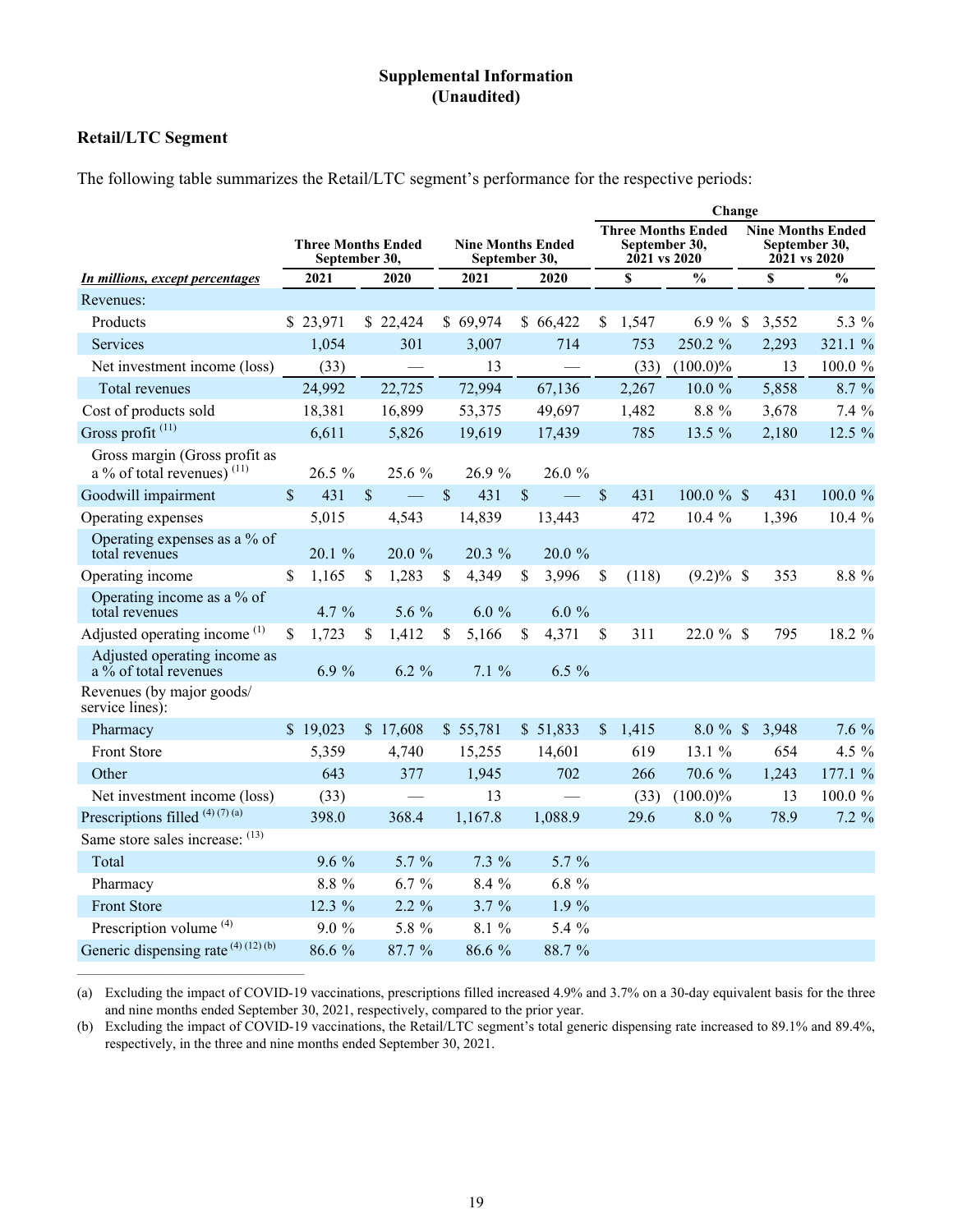# **Corporate/Other Segment**

|                                        |                                            |               |       |    |                                           | Change<br><b>Three Months Ended</b><br><b>Nine Months Ended</b><br>September 30,<br>September 30, |               |                  |               |  |                  |               |
|----------------------------------------|--------------------------------------------|---------------|-------|----|-------------------------------------------|---------------------------------------------------------------------------------------------------|---------------|------------------|---------------|--|------------------|---------------|
|                                        | <b>Three Months Ended</b><br>September 30, |               |       |    | <b>Nine Months Ended</b><br>September 30, |                                                                                                   |               | $2021$ vs $2020$ |               |  | $2021$ vs $2020$ |               |
| In millions, except percentages        | 2021                                       |               | 2020  |    | 2021                                      | 2020                                                                                              |               | S                | $\frac{6}{9}$ |  | \$               | $\frac{6}{9}$ |
| Revenues:                              |                                            |               |       |    |                                           |                                                                                                   |               |                  |               |  |                  |               |
| Premiums                               | \$<br>25                                   | <sup>\$</sup> | 17    | -S | 58 \$                                     | 50                                                                                                | <sup>\$</sup> | 8                | 47.1 $\%$ \$  |  | 8                | 16.0 $%$      |
| <b>Services</b>                        | 14                                         |               | 16    |    | 43                                        | 33                                                                                                |               | (2)              | $(12.5)\%$    |  | 10               | $30.3 \%$     |
| Net investment income                  | 132                                        |               | 83    |    | 387                                       | 209                                                                                               |               | 49               | 59.0 %        |  | 178              | 85.2 %        |
| Total revenues                         | 171                                        |               | 116   |    | 488                                       | 292                                                                                               |               | 55               | 47.4%         |  | 196              | 67.1%         |
| Cost of products sold                  | 11                                         |               |       |    | 27                                        |                                                                                                   |               | 11               | $100.0 \%$    |  | 27               | 100.0 %       |
| Benefit costs                          | 69                                         |               | 54    |    | 168                                       | 173                                                                                               |               | 15               | 27.8 %        |  | (5)              | $(2.9)\%$     |
| Operating expenses                     | 455                                        |               | 423   |    | 1,411                                     | 1,248                                                                                             |               | 32               | $7.6\%$       |  | 163              | 13.1%         |
| Operating loss                         | (364)                                      |               | (361) |    | (1,118)                                   | (1,129)                                                                                           |               | (3)              | (0.8)%        |  | 11               | 1.0%          |
| Adjusted operating loss <sup>(1)</sup> | (343)                                      |               | (303) |    | (1,015)                                   | (931)                                                                                             |               | (40)             | $(13.2)\%$    |  | (84)             | $(9.0)\%$     |

The following table summarizes the Corporate/Other segment's performance for the respective periods: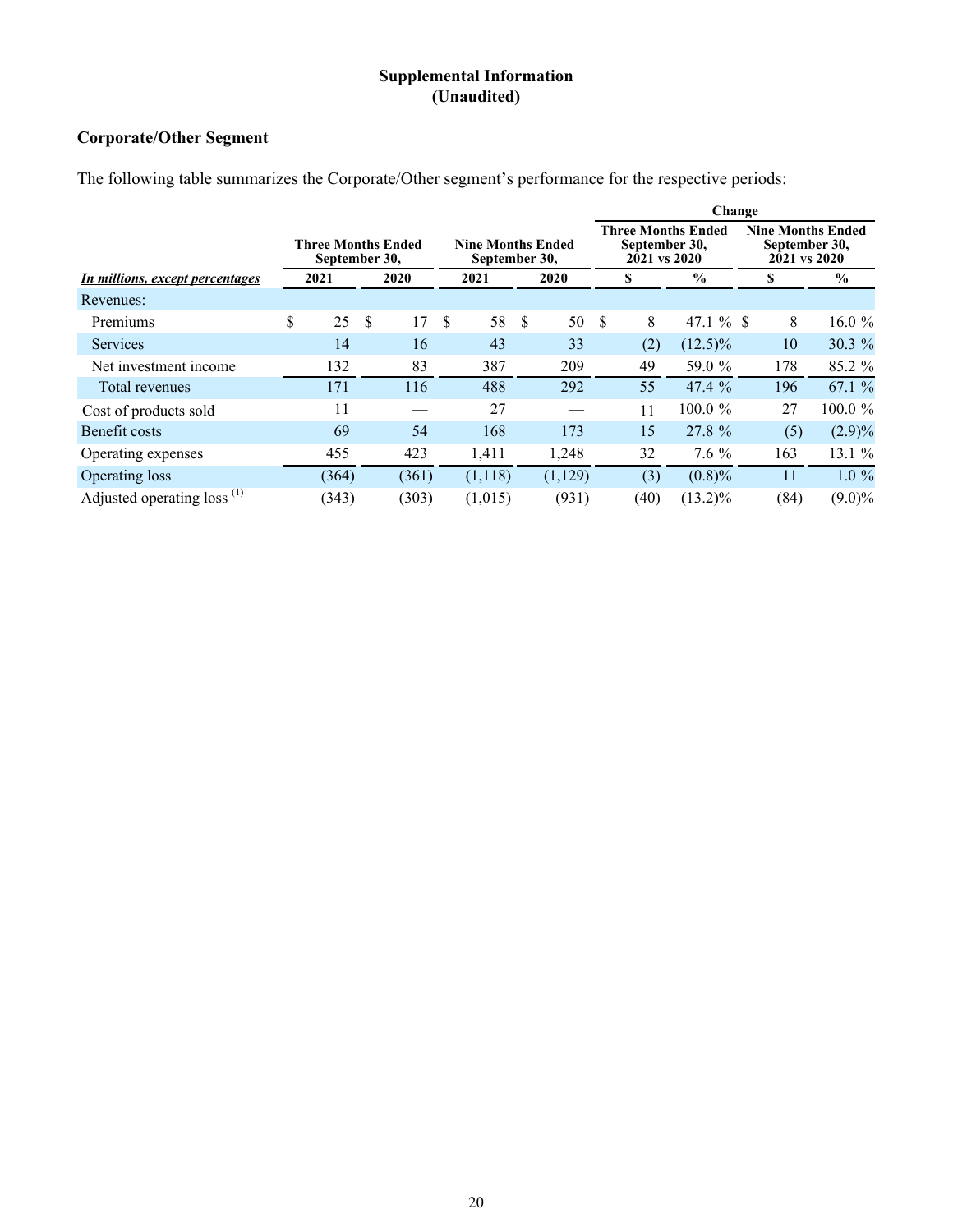#### **Adjusted Earnings Per Share Guidance (Unaudited)**

The following reconciliations of projected net income attributable to CVS Health to projected adjusted income attributable to CVS Health and calculations of projected GAAP diluted EPS and projected Adjusted EPS contain forward-looking information. All forward-looking information involves risks and uncertainties. Actual results may differ materially from those contemplated by the forward-looking information for a number of reasons as described in our SEC filings, including those set forth in the Risk Factors section and under the heading "Cautionary Statement Concerning Forward-Looking Statements" in our most recently filed Annual Report on Form 10-K and our Quarterly Report on Form 10-Q for the quarterly period ended September 30, 2021. See "Non-GAAP Financial Information" earlier in this press release and endnote (2) later in this press release for more information on how we calculate Adjusted EPS.

|                                                                        |                                              |                         |                    | <b>Year Ending December 31, 2021</b> |              |         |                    |                               |  |  |  |  |  |
|------------------------------------------------------------------------|----------------------------------------------|-------------------------|--------------------|--------------------------------------|--------------|---------|--------------------|-------------------------------|--|--|--|--|--|
|                                                                        | <b>High</b><br>Low<br>Per<br>Total<br>Common |                         |                    |                                      |              |         |                    |                               |  |  |  |  |  |
| <b>In millions, except per share amounts</b>                           |                                              | <b>Total</b><br>Company |                    | <b>Share</b>                         |              | Company |                    | Per<br>Common<br><b>Share</b> |  |  |  |  |  |
| Net income attributable to CVS Health (GAAP measure)                   | \$                                           | 8,150                   | $\mathbf{\hat{s}}$ | 6.13                                 | $\mathbb{S}$ | 8,280   | $\mathbf{\hat{s}}$ | 6.23                          |  |  |  |  |  |
| Amortization of intangible assets                                      |                                              | 2,260                   |                    | 1.70                                 |              | 2,260   |                    | 1.70                          |  |  |  |  |  |
| Acquisition-related integration costs                                  |                                              | 160                     |                    | 0.12                                 |              | 160     |                    | 0.12                          |  |  |  |  |  |
| Goodwill impairment                                                    |                                              | 431                     |                    | 0.33                                 |              | 431     |                    | 0.33                          |  |  |  |  |  |
| Acquisition purchase price adjustment outside of measurement<br>period |                                              | (61)                    |                    | (0.05)                               |              | (61)    |                    | (0.05)                        |  |  |  |  |  |
| Loss on early extinguishment of debt                                   |                                              | 363                     |                    | 0.27                                 |              | 363     |                    | 0.27                          |  |  |  |  |  |
| Tax impact of non-GAAP adjustments                                     |                                              | (793)                   |                    | (0.60)                               |              | (793)   |                    | (0.60)                        |  |  |  |  |  |
| Adjusted income attributable to CVS Health <sup>(2)</sup>              |                                              | 10,510                  |                    | 7.90                                 | S            | 10,640  | <sup>\$</sup>      | 8.00                          |  |  |  |  |  |
|                                                                        |                                              |                         |                    |                                      |              |         |                    |                               |  |  |  |  |  |
| Weighted average diluted shares outstanding                            |                                              |                         |                    | 1,330                                |              |         |                    | 1,330                         |  |  |  |  |  |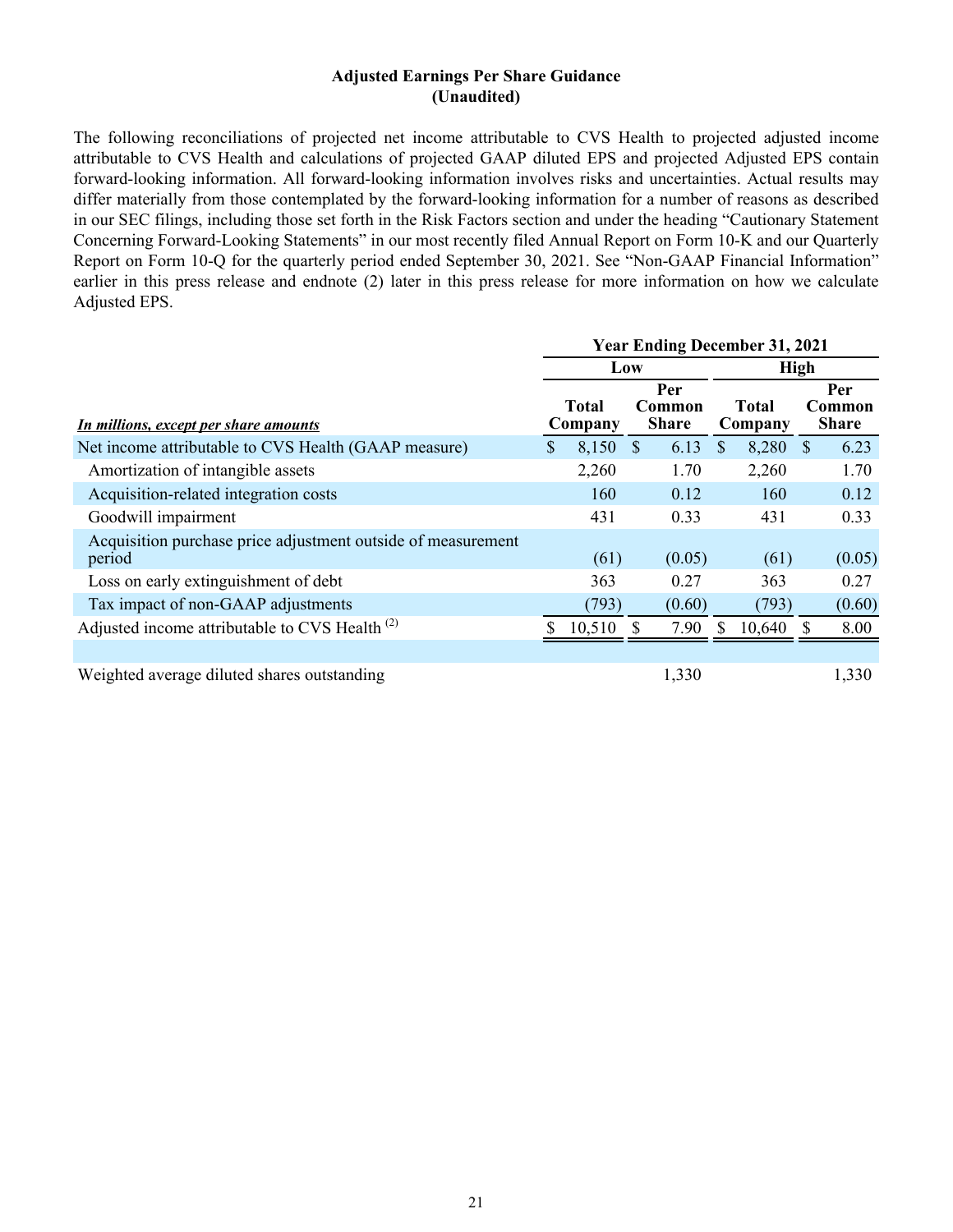#### **Endnotes**

(1) The Company defines adjusted operating income as operating income (GAAP measure) excluding the impact of amortization of intangible assets and other items, if any, that neither relate to the ordinary course of the Company's business nor reflect the Company's underlying business performance, such as acquisition-related integration costs, goodwill impairments, acquisition purchase price adjustments outside of the acquisition accounting measurement period and gains/losses on divestitures. The Company uses adjusted operating income as its principal measure of segment performance as it enhances the Company's ability to compare past financial performance with current performance and analyze underlying business performance and trends. The consolidated measure is not determined in accordance with GAAP and should not be considered a substitute for, or superior to, the most directly comparable GAAP measure, consolidated operating income. See "Non-GAAP Financial Information" earlier in this press release for additional information regarding the items excluded from consolidated operating income in determining consolidated adjusted operating income.

 $(2)$  Adjusted EPS is calculated by dividing adjusted income attributable to CVS Health by the Company's weighted average diluted shares outstanding. The Company defines adjusted income attributable to CVS Health as net income attributable to CVS Health (GAAP measure) excluding the impact of amortization of intangible assets and other items, if any, that neither relate to the ordinary course of the Company's business nor reflect the Company's underlying business performance, such as acquisition-related integration costs, goodwill impairments, acquisition purchase price adjustments outside of the acquisition accounting measurement period, gains/losses on divestitures, losses on early extinguishment of debt and the corresponding income tax benefit or expense related to the items excluded from adjusted income attributable to CVS Health. See "Non-GAAP Financial Information" earlier in this press release for additional information regarding the items excluded from net income attributable to CVS Health in determining adjusted income attributable to CVS Health.

(3) Enterprise prescriptions include prescriptions dispensed through the Company's retail pharmacies, long-term care pharmacies, and mail order pharmacies as well as prescription claims managed through its pharmacy benefits manager, with an elimination for managed prescription claims filled through CVS Health dispensing channels. Management uses this metric to analyze the total prescription volume across the Company including variances between actual prescriptions and expected amounts as well as trends in period-over-period results. This metric provides management and investors with information useful in understanding the impact of prescription volume on total revenues and operating results.

 $(4)$  Includes an adjustment to convert 90-day prescriptions to the equivalent of three 30-day prescriptions. This adjustment reflects the fact that these prescriptions include approximately three times the amount of product days supplied compared to a normal prescription.

 $(5)$  Medical benefit ratio is calculated as benefit costs divided by premium revenues and represents the percentage of premium revenues spent on medical benefits for the Company's insured members. Management uses MBR to assess the underlying business performance and underwriting of its insurance products, understand variances between actual results and expected results and identify trends in period-over-period results. MBR provides management and investors with information useful in assessing the operating results of the Company's insured Health Care Benefits products.

(6) Medical membership represents the number of members covered by the Company's insured and ASC medical products and related services at a specified point in time. Management uses this metric to understand variances between actual medical membership and expected amounts as well as trends in period-over-period results. This metric provides management and investors with information useful in understanding the impact of medical membership on segment total revenues and operating results.

(7) Total pharmacy claims processed represents the number of prescription claims processed through the Company's pharmacy benefits manager and dispensed by either its retail network pharmacies or its own mail and specialty pharmacies. Prescriptions filled represents the number of prescriptions dispensed through the Retail/LTC segment's pharmacies. Management uses these metrics to understand variances between actual claims processed and prescriptions dispensed, respectively, and expected amounts as well as trends in period-over-period results. These metrics provide